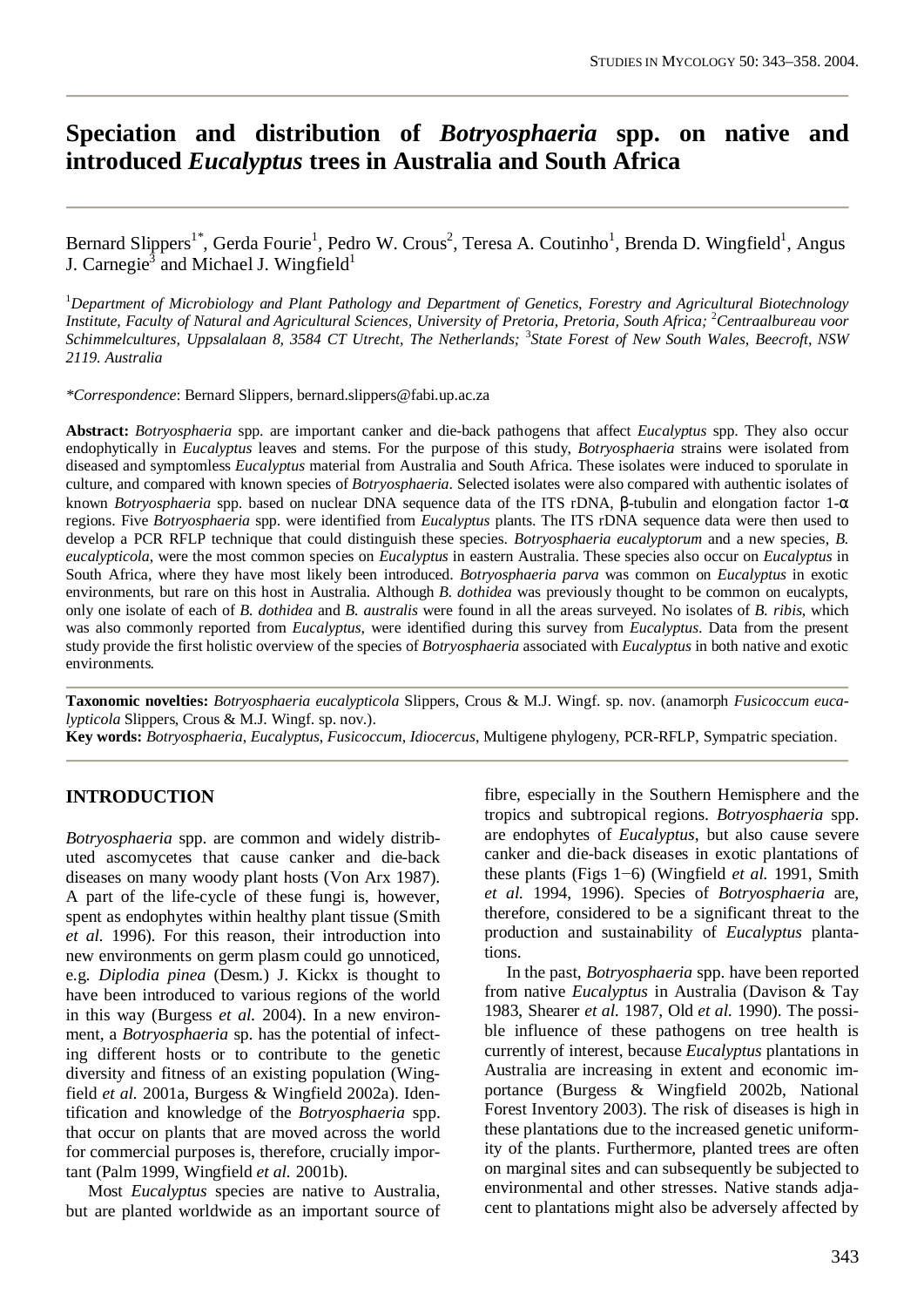increased inoculum pressure of pathogens (Strauss 2001).

 A number of *Botryosphaeria* spp. have been reported from exotic *Eucalyptus* (Sankaran *et al.* 1995). *Botryosphaeria ribis* Grossenb. & Duggar has been associated with seed capsule abortion, as well as leaf and stem diseases of *Eucalyptus* worldwide (Webb 1983, Shearer *et al.* 1987, Crous *et al.* 1989, Old *et al.* 1990). *Botryosphaeria dothidea* (Moug. : Fr.) Ces. & De Not. has been commonly reported from areas around the world with temperate climates, as the cause of cankers and die-back of *Eucalyptus* (Barnard *et al.* 1987, Fisher *et al.* 1993, Smith *et al.* 1994). In tropical environments, *B. rhodina* (Berk. & M.A. Curtis) Arx, however, appears to be the dominant taxon causing these diseases (Roux *et al.* 2001). Recently, Smith *et al.* (2001) identified a new species, *B. eucalyptorum* Crous, H. Smith & M.J. Wingf., causing cankers on *Eucalyptus* spp. in South Africa.

 Previous identifications of *Botryosphaeria* spp. on *Eucalyptus* should in many cases be viewed with circumspection due to the confused taxonomy of the species involved. *Botryosphaeria dothidea* and *B. ribis*, for example, have been treated as synonyms (Von Arx & Müller 1954), but this view has not been accepted by all researchers working with *Eucalyptus* pathogens. Recent studies have shown that *B. dothidea* and *B. ribis* are distinct species (Zhou & Stanosz 2001, Slippers *et al.* 2004a). Furthermore, Slippers *et al.* (2004a) showed that isolates identified as *B. dothidea* from South Africa, represent *B. parva* Pennycook & Samuels. This taxon is morphologically similar to *B. ribis* and some reports mentioned above could also have inadvertently been referring to this species.

 Anamorph morphology and DNA sequence data have been used with substantial success to distinguish species of *Botryosphaeria*. Anamorph structures and conidia of these fungi are more commonly encountered in nature than their respective teleomorphs (Pennycook & Samuels 1985). Cultures can also readily be induced to produce the anamorph, and conidial morphology is more characteristic than that of the ascospores (Pennycook & Samuels 1985, Slippers *et al.* 2004a). Sequence data of the ribosomal DNA region have been most widely used to distinguish *Botryosphaeria* spp., often in combination with morphological characters (Jacobs & Rehner 1998, Denman *et al.* 2000, Zhou & Stanosz 2001, Phillips *et al.* 2002). In some cases, a combination of different gene regions, together with morphological characters, was necessary to delimit and describe some closely related or cryptic species (De Wet *et al.* 2003, Slippers *et al.* 2004a, b).

 In this study the *Botryosphaeria* spp. that infect *Eucalyptus* spp. in native forests and plantations in eastern Australia are compared with those found in exotic plantations of these trees in South Africa. Characterisation of species is based on sequence data of the internal transcribed spacer (ITS) of the ribosomal RNA operon, β-tubulin and elongation factor 1 α gene regions. Species were also characterized based on morphology. Furthermore, a reliable PCR RFLP identification tool was developed to distinguish the *Botryosphaeria* spp. that occur on *Eucalyptus*.

# **MATERIALS AND METHODS**

## **Fungal isolates and DNA isolation**

A total of 86 isolates were used in this study. Of these, 55 isolates were collected from the Mpumalanga and KwaZulu-Natal Provinces of South Africa between 1990 and 2001, and 27 isolates from Eastern Australia between July and December 2001. Five isolates collected in 2001 from *Tibouchina* in Eastern Australia were also included, as pathogens of this host are known to also occur on *Eucalyptus*. The latter isolates have also been included in a study of Heath (2003), and are used here for comparative purposes. Isolates were grown on malt and yeast extract agar (MYA) (2 % malt extract, 0.2 % yeast extract and 2 % agar; Biolab, Johannesburg, South Africa) at 25 °C in the dark or under near-UV light. Cultures are maintained in the Culture Collection (CMW) of the Forestry and Agricultural Biotechnology Institute (FABI), University of Pretoria, Pretoria, South Africa. Reference strains have also been deposited at the Centraalbureau voor Schimmelcultures (CBS) in Utrecht, the Netherlands.

 Prior to the study of Smith *et al*. (1996), two other *Botryosphaeria*-like species were reported from *Eucalyptus* in South Africa, namely *B. ribis* (Crous *et al.* 1989), and *Idiocercus australis* (Cooke) H.J. Swart (Crous *et al*. 1990), which was noted to resemble *Botryosphaeria* in morphology (Swart 1988). Because part of the aim of the present study was to resolve South African records from *Eucalyptus*, the original specimens on which these records were based, were re-examined.

 A modified phenol and chloroform extraction method described by Reader & Broda (1985) was used to extract DNA from all isolates. The basic procedure is similar to that described by Slippers *et al.* (2004a). Extracted DNA was precipitated by adding 0.1 vol. 3 M NaAc (pH 5–5.5) and 2 vol. absolute EtOH at 4 °C. The precipitated DNA was washed (70% EtOH), dried and resuspended to approximately 80–100 ng/μL in sterile water. DNA concentration was estimated using  $λ$ -marker standard ( $λ$ -DNA digested with *Hae*III and *Eco*RI) after electrophoresis on a 1 % Ethidium Bromide-stained agarose gel and visualized under UV light.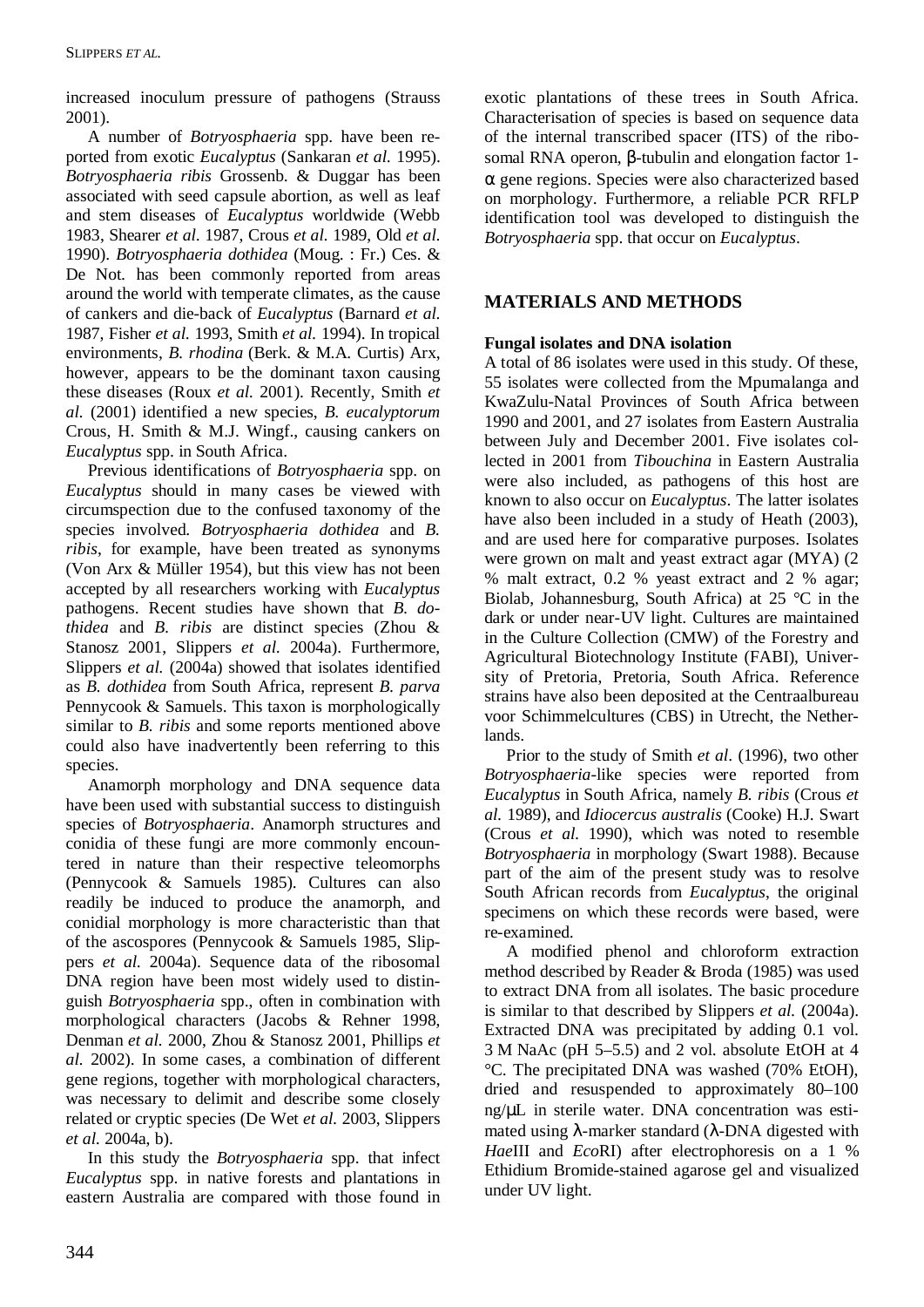

**Figs 1í6.** Disease symptoms associated with infection by *Botryosphaeria* spp. on *Eucalyptus* trees. 1. Die-back of tree tops often after damage by late frost or hot winds. 2. Stem canker and die-back taken from the growing tip of a tree. The young bark associated with these cankers is typically blackened and kino is also commonly exuded. 3. Localised cankers on stem following wounding. 4, 5. Canker commencing from infection of a side branch and *Botryosphaeria* pseudothecia on the dead bark (arrow). Internally the wood is killed and has a brown to blackish-brown colour. 6. Canker of the main stem of a tree causing cracking of the bark and brown discoloured, dead xylem.

### **DNA extraction and sequencing**

The extracted DNA was used as template in the amplification reactions. The internal transcribed spacer (ITS) region of the ribosomal DNA (rDNA) operon was amplified using the primers ITS1 (5' TCCGTAGGTGAACCTGCGG) and ITS4 (5' TCCTCCGCTTATTGATATGC) (White *et al.* 1990). A part of the β-tubulin gene of selected isolates was amplified using Bt2a (5' GGTAAC-CAAATCGGTGCTGCTTC) and Bt2b (5' ACCCTCAGTGTAGTGACCCTTGGC) (Glass & Donaldson 1995). Part of the elongation factor  $1-\alpha$ (EF 1- $\alpha$ ) was amplified using the primers EF1-728F (5' CATCGAGAAGTTCGAGAAGG) and EF1- 986R (5' TACTTG AAGGAACCCTTACC) (Carbone *et al.* 1999). The same amplification protocol was used to amplify the ITS and β-tubulin regions (using *Taq* polymerase; Roche Molecular Biochemicals, Alameda, CA) and the EF-1- $\alpha$  region (using Expand *Taq* Polymerase; Roche Molecular Biochemicals) as described in Slippers *et al.* (2004a). All PCR products were visualized under UV light on 1 % agarose gels stained with Ethidium Bromide. Sizes of fragments were estimated against a standard 100 bp marker (Roche Molecular Biochemicals).

 A selected number of the *Botryosphaeria* isolates were sequenced (Table 1). The PCR products were cleaned using a High Pure PCR Product Purification Kit (Roche Molecular Biochemicals).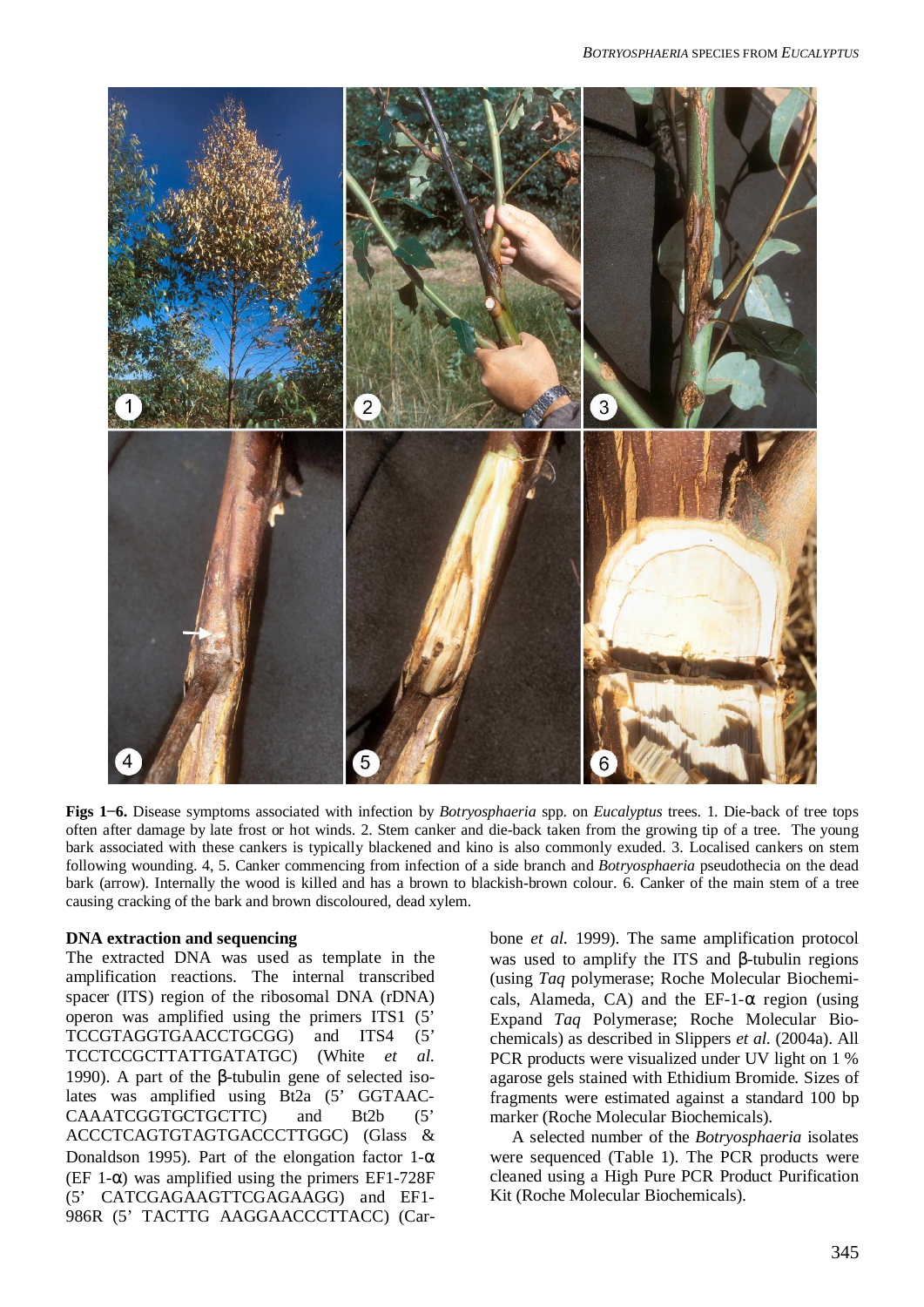#### SLIPPERS *ET AL.*

**Table 1.** Isolates considered in the phylogenetic study.

| Culture no. <sup>1</sup> | Other no. <sup>1</sup> | <b>Identity</b>      | Host                | Location                  | <b>Collector</b>      | ITS <sup>2</sup> | $\beta$ -tubulin <sup>2</sup> | EF 1- $\alpha^2$ |
|--------------------------|------------------------|----------------------|---------------------|---------------------------|-----------------------|------------------|-------------------------------|------------------|
| <b>CMW 7772</b>          |                        | Botryosphaeria ribis | Ribes sp.           | New York, U.S.A.          | B. Slippers/G. Hudler | AY236925         | AY236906                      | AY236877         |
| <b>CMW 7054</b>          | CBS 121.26             | B. ribis             | R. rubrum           | New York, U.S.A.          | N.E. Stevens          | AF241177         | AY236908                      | AY236879         |
| CMW 6235                 |                        | B. parva             | Tibouchina lepidota | Melbourne, Victoria,      | M.J. Wingfield        | AY615136         | AY615120                      | AY615128         |
|                          |                        |                      |                     | Australia                 |                       |                  |                               |                  |
| CMW 6237                 |                        | B. parva             | T. urvilleana       | Melbourne, Victoria,      | M.J. Wingfield        | AY615137         | AY615121                      | AY615129         |
|                          |                        |                      |                     | Australia                 |                       |                  |                               |                  |
| <b>CMW 9071</b>          |                        | B. parva             | <i>Ribes</i> sp.    | Australia                 | M.J. Wingfield        | AY236938         | AY236909                      | AY236880         |
| <b>CMW 9078</b>          | <b>ICMP 7925</b>       | B. parva             | Actinidia deliciosa | New Zealand               | S.R. Pennycook        | AY236940         | AY236914                      | AY236885         |
| <b>CMW 9081</b>          | <b>ICMP 8003</b>       | B. parva             | Populus nigra       | New Zealand               | G.J. Samuels          | AY236943         | AY236917                      | AY236888         |
| <b>CMW 10122</b>         | <b>BOT 21</b>          | B. parva             | Eucalyptus grandis  | Mpumalanga, R.S.A         | H. Smith              | AF283681         | AY236911                      | AY236882         |
| <b>CMW 10123</b>         | <b>BOT 19</b>          | B. parva             | E. smithii          | Mpumalanga, R.S.A         | H. Smith              | AF283683         | AY236910                      | AY236881         |
| CMW 6233                 | <b>CBS 15768</b>       | B. eucalyptorum      | E. nitens           | Canberra, NSW, Australia  | M.J. Wingfield        | AY615138         | AY615122                      | AY615130         |
| <b>CMW 6804</b>          |                        | B. eucalyptorum      | E. dunnii           | Toowoomba, Queensland,    | M.J. Wingfield        | AY615139         | AY615123                      | AY61531          |
|                          |                        |                      |                     | Australia                 |                       |                  |                               |                  |
| <b>CMW 10125</b>         | CBS 115791             | B. eucalyptorum      | E. grandis          | Mpumalanga, R.S.A         | H. Smith              | AF283686         | AY236920                      | AY236891         |
| <b>CMW</b> 10126         |                        | B. eucalyptorum      | E. grandis          | Mpumalanga, R.S.A         | H. Smith              | AF283687         | AY236921                      | AY236892         |
| CMW 6217                 | CBS 115766             | B. eucalypticola     | E. rossii           | Tidbinbilla, NSW, Aus-    | M.J. Wingfield        | AY615143         | AY615127                      | AY615135         |
|                          |                        |                      |                     | tralia                    |                       |                  |                               |                  |
| <b>CMW 6229</b>          | CBS 115767             | B. eucalypticola     | E. grandis          | Orbost, Victoria, Austra- | M.J. Wingfield        | AY615142         | AY615126                      | AY615134         |
|                          |                        |                      |                     | lia                       |                       |                  |                               |                  |
| <b>CMW 6539</b>          | CBS 115679             | B. eucalypticola     | E. grandis          | Orbost, Victoria, Austra- | M.J. Wingfield        | AY615141         | AY615125                      | AY615133         |
|                          |                        |                      |                     | lia                       |                       |                  |                               |                  |
| CMW 6543                 | CBS 115770             | B. eucalypticola     | Eucalyptus sp.      | Orbost, Victoria, Austra- | M.J. Wingfield        | AY615140         | AY615124                      | AY615132         |
|                          |                        |                      |                     | lia                       |                       |                  |                               |                  |
| CMW 992/3                | KJ 93.52               | <b>B.</b> lutea      | A. deliciosa        | New Zealand               | G.J. Samuels          | AF027745         | AY236923                      | AY236894         |
| <b>CMW 10309</b>         | <b>CAP 002</b>         | <b>B.</b> lutea      | Vitis vinifera      | Portugal                  | A.J.L. Phillips       | AY339258         | AY339250                      | AY339266         |
| <b>CMW 9073</b>          |                        | <b>B.</b> australis  | Acacia sp.          | Melbourne, Victoria,      | J. Roux/ D. Guest     | AY339261         | AY339253                      | AY339269         |
|                          |                        |                      |                     | Australia                 |                       |                  |                               |                  |
| <b>CMW 6837</b>          |                        | <b>B.</b> australis  | Acacia sp.          | Batemans Bay, NSW,        | M.J. Wingfield        | AY339262         | AY339254                      | AY339270         |
|                          |                        |                      |                     | Australia                 |                       |                  |                               |                  |
| <b>CMW 9075</b>          |                        | B. dothidea          | Populus sp.         | New Zealand               | G.J. Samuels          | AY236950         | AY236928                      | AY236899         |
| <b>CMW 8000</b>          |                        | B. dothidea          | Prunus sp.          | Crocifisso, Switzerland   | <b>B.</b> Slippers    | AY236949         | AY236927                      | AY236898         |
| <b>CMW 7060</b>          | CBS 431.82             | B. stevensii         | Fraxinus excelsior  | Netherlands               | H.A. van der Aa       | AY236955         | AY236933                      | AY236904         |
| <b>CMW 7774</b>          |                        | B. obtusa            | <i>Ribes</i> sp.    | New York, U.S.A.          | B. Slippers/G. Hudler | AY236953         | AY236931                      | AY236902         |
| <b>CMW 10130</b>         | <b>BOT 977</b>         | B. rhodina           | Vitex sp.           | Uganda                    | J. Roux               | AY236951         | AY236929                      | AY236900         |

 $1$ Designation of isolates and culture collections: C.A.P. = Culture collection of A.J.L. Phillips, Lisbon, Portugal; CBS = Centraalbureau voor Schimmelcultures, Utrecht, Netherlands; C.M.W. = Tree Pathology Co-operative Program, Forestry and Agricultural Biotechnology Institute, University of Pretoria; ICMP = International Collection of Microorganisms from Plants, Auckland, New Zealand; K.J. = Jacobs and Rehner (1998). <sup>2</sup>GenBank accession numbers.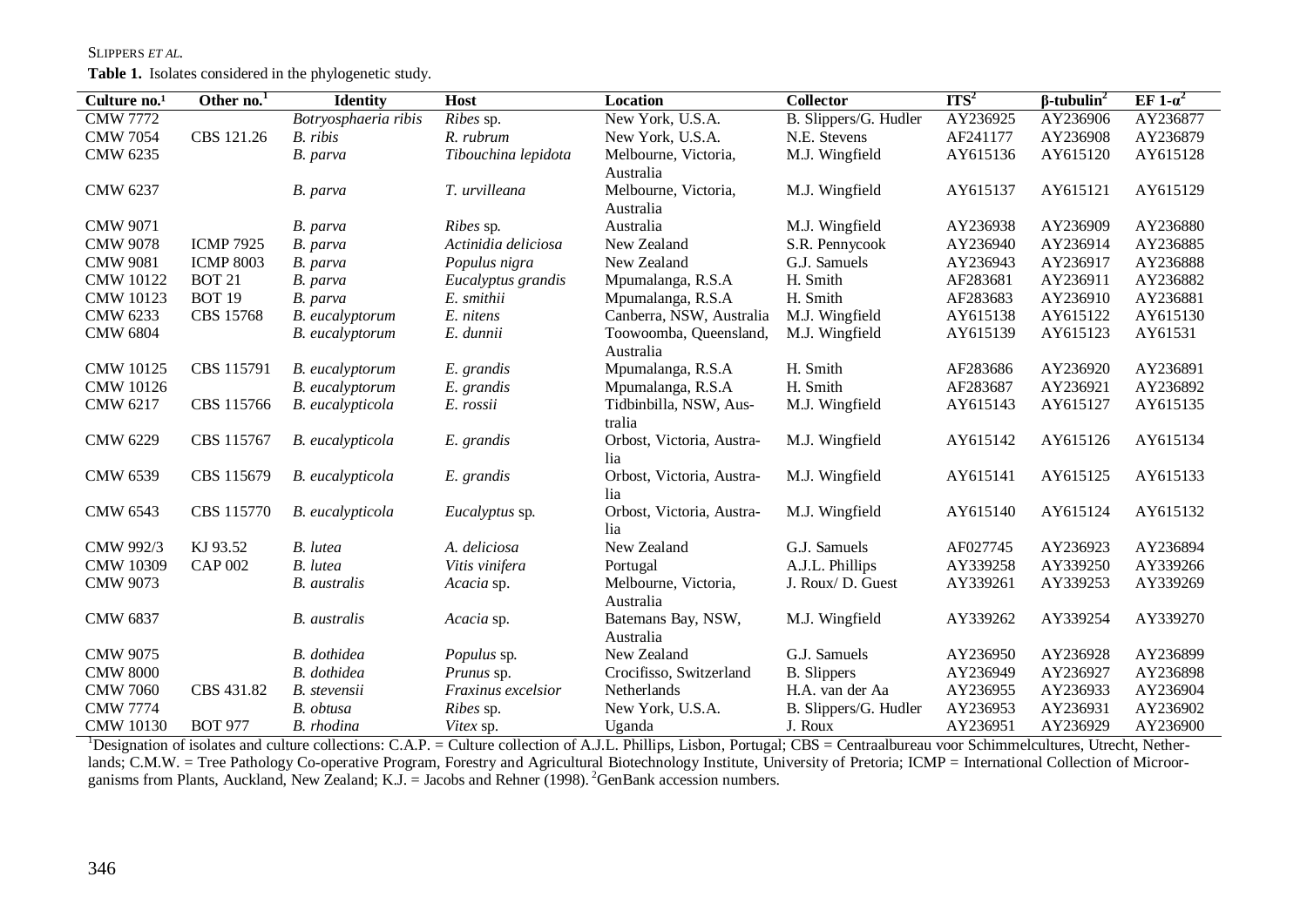Each PCR product was sequenced in both directions with the same primers as used for PCR. The ABI PRISM Big Dye Terminator Cycle Sequencing Ready Reaction Kit (Perkin-Elmer Applied Biosystems, Foster City, CA) was used to perform the sequencing reactions and the sequences were run on an ABI PRISM 377/3100 Autosequencer (Perkin-Elmer Applied Biosystems).

### **DNA sequence analyses**

Sequence data were analyzed using Sequence Navigator version 1.0.1™ (Perkin Elmer Applied Biosystems) and sequences were manually aligned. In order to determine the phylogenetic relationship and the identities of the *Botryosphaeria* spp. used in this study, sequences of known *Botryosphaeria* spp. were obtained from GenBank, and included in the alignment (Table 1). The *Botryosphaeria* spp. with *Fusicoccum* anamorphs from *Eucalyptus* trees were the focus of this study. The trees were thus rooted to the GenBank sequences of the sister group of *Botryosphaeria* spp. (*B. stevensii* Shoemaker, *B. obtusa* (Schwein.) Shoemaker and *B. rhodina*) with *Diplodia* or *Lasiodiplodia* anamorphs (Jacobs & Rehner 1998, Slippers *et al.* 2004a).

 Phylogenetic relationships were determined from these aligned sequences in PAUP (Phylogenetic Analysis Using Parsimony) version 4.0b (Swofford 1999). Nucleotides were treated as unordered, unweighted characters, and gaps were treated as a fifth character. A partition homogeneity test was done to determine the congruence of the three datasets (Farris *et al.* 1995, Huelsenbeck *et al.* 1996). After a positive outcome, the datasets were analyzed together. Heuristic searches, using random stepwise addition and tree bisection and reconstruction (TBR) as branch swapping algorithm, were used to find the most parsimonious trees. The phylogenetic signal from the dataset was evaluated against random trees as described by Hillis & Huelsenbeck (1992). One thousand bootstrap replicates (Felsenstein 1985) were done to determine the support for branches. Decay indices for the branches were determined using the program Autodecay (Eriksson 1998) in combination with PAUP. To confirm phylogenetic species hypotheses inferred from parsimony, the data were also analyzed by distance analyses with the neighbour-joining algorithm, using both an uncorrected p-factor and HKY85 parameters alternatively in PAUP. To test the consistency of branches in the combined dataset, the three partial gene sequence datasets were also analyzed separately, but in the same way as described above.

## **PCR-RFLP**

Sequence data of the ITS region of sequenced isolates were analyzed in Webcutter 2.0 (www.firstmarket. com/cutter.cut2) to identify polymorphisms of restriction enzyme sites in different *Botryosphaeria* spp.,

which could potentially discriminate between these species. Restriction fragment maps were constructed and the restriction enzymes (RE) *Cfo*I, *Ksp*I and *Sty*I (Roche Diagnostics, Indianapolis, U.S.A.) were selected to identify the remaining isolates that were not identified using sequence data.

Each RFLP reaction consisted of 20 µL PCR reaction with ITS DNA template, 0.3  $\mu$ L restriction enzyme, 2.2 µL matching enzyme buffer and 2.5 µL sterile Sabax water. The reaction mixture was incubated at 37 °C for 3 h. Restriction fragments were separated on 1.5 or 2 % agarose gels that were stained with Ethidium Bromide and visualized under UV light. Fragments sizes were estimated against a standard 100 bp marker.

## **Morphological characterisation**

All samples from Australia of the various *Botryosphaeria* spp. that were identified in this study, were characterized by light microscopy. Teleomorph structures and spores were studied from field-collected samples from Australia. Anamorph characters were studied from these samples and from structures produced *in vitro*. Cultures were induced to sporulate by plating on water agar (WA) (2 % agar; Biolab, Johannesburg, South Africa), amended with sterilized pine needles as substrate and incubating these at 25 °C under near-UV light. Sections of sporocarps were made with an American Optical Freezing Microtome or by hand and mounted in clear lactophenol. Measurements and photographs were taken with an Axiocam digital camera (Carl Zeiss, Germany). Growth rate was determined at 5 °C intervals between 10 and 30 °C, and colony morphology and colour (Rayner 1970) was assessed for cultures grown at 25 °C, in the dark and on potato-dextrose agar (PDA) (0.4 % potato extract, 2 % dextrose, 1.5 % agar; Biolab).

# **RESULTS**

## **DNA-based characterisation**

DNA fragments of approximately 600 bp (ITSrDNA), 450 bp (β-tubulin) and 300 bp (EF1- $\alpha$ ) were amplified in PCR reactions. A partition homogeneity test showed that the sequence data sets from these gene regions were congruent (P value  $= 0.84$ ). After alignment, the combined dataset consisted of 1321 characters, of which 331 were parsimony-informative. Fourteen variable sites in the EF1- $\alpha$  were made up of two identical repeats of seven base pairs in isolates of *B. ribis*. These sites were coded as two evolutionary events by excluding twelve of the fourteen base pairs of the repeat. The combined data set contained significant phylogenetic signal compared to random sampling (P < 0.01; g1 = -0.82) (Hillis & Huelsenbeck 1992).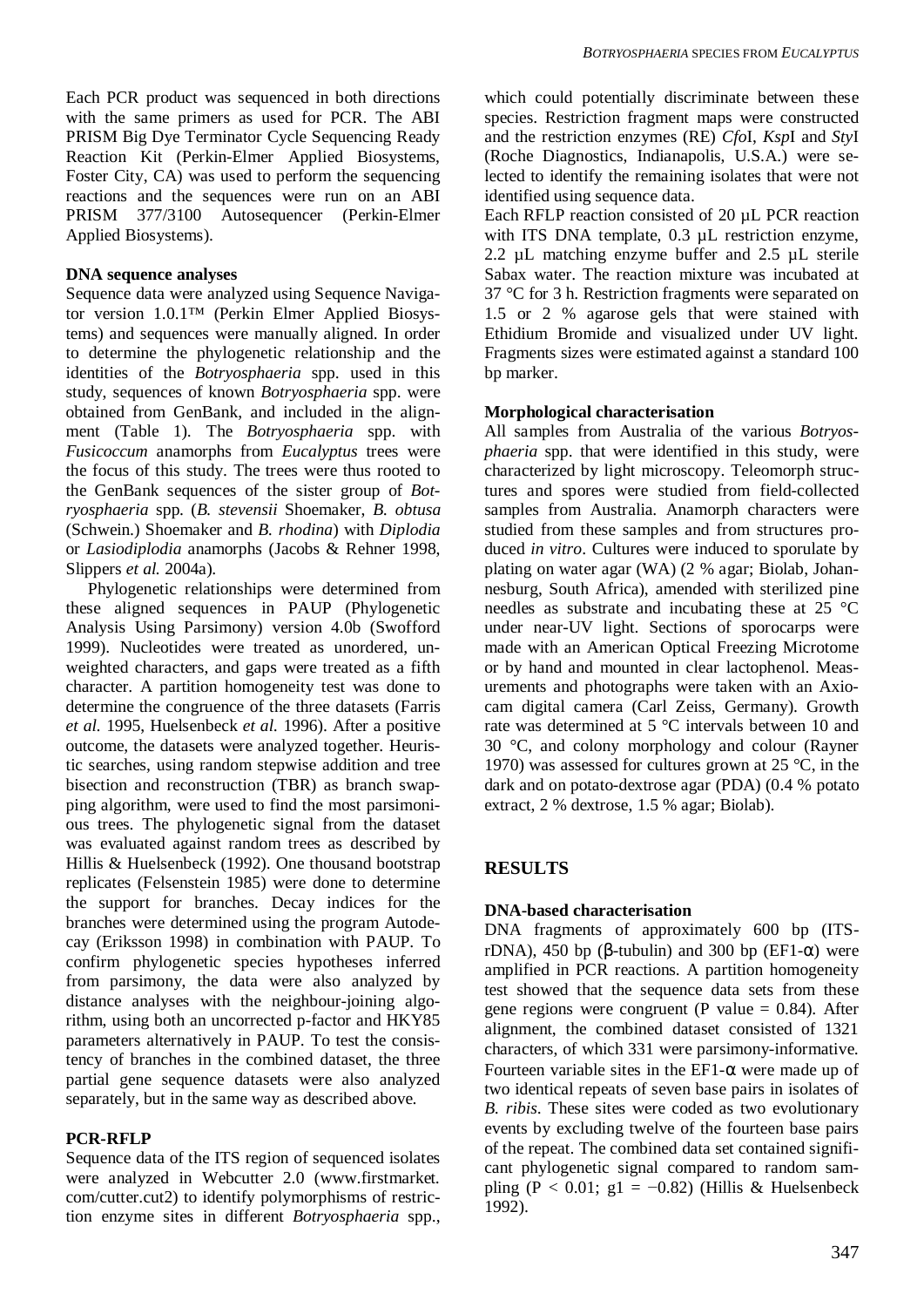

**Fig. 7.** One of two most parsimonious trees retained after heuristic searches of the combined dataset of ITS rDNA, βtubulin and  $EFI-\alpha$  sequence data. Branch supports are given as decay values above and bootstrap values (1000 replicates) below the branches. The trees are rooted to *B. obtusa, B. rhodina* and *B. stevensii*, which are all in the subsection characterized by *Diplodia*-like conidia, unlike the ingroup taxa that all have *Fusicoccum*-like conidia. Isolates numbers, host and origin (Aust = Australia,  $NY =$ New York, USA,  $NZ = New Zealand$ ,  $SA = South Africa$ ), as well as the identity of the clades, are indicated.

Two most parsimonious trees of 559 steps were retained (CI =  $0.839$ ; RI =  $0.929$ ) after heuristic searches in PAUP (Fig. 7). Both trees had the same topology and varied only within the identified clades. The topology of the MP trees and conclusions drawn from them were the same as for trees generated by distance analyses.

 Seven ingroup clades (I–VII) were identified and these correspond to *B. ribis*, *B. parva*, *B. eucalyptorum*, a *Botryosphaeria* sp*.* (described below as a new species), *B. lutea* A.J.L. Phillips, *B. australis* Slippers, Crous & M.J. Wingf. and *B. dothidea* (Fig. 7). All isolates from *Eucalyptus* and *Tibouchina* trees grouped in clades II, III, IV, VI and VII.

 Sequence variation in Clade II (*B. parva*) resulted in a separate branch with high bootstrap support (86 %), although short (2 steps) and with a low decay value (d1). Analysis of polymorphisms/alleles within this group showed that there are significantly more fixed alleles that group these isolates with *B. parva*, than alleles that separate them as two species (Table 2).

 Clades III and IV represent closely related, but distinct phylogenetic species. There were 19 polymorphisms among isolates in clades III and IV. Of these, 16 were fixed in both groups and in each of the three gene regions (Table 3) (Fig. 8A–C).



**Fig. 8.** Most parsimonious (MP) trees retained after analyzing the sequence data of three gene regions separately, showing the consistent separation of the *B. eucalyptorum* and *B. eucalypticola* clades. Relationships to other species considered are the same as in the tree obtained from the combined dataset (Fig. 7) and are not shown. Trees were obtained from sequence data of the following DNA regions: (A) ITS rDNA, (B) β-tubulin and (C) EF1- $\alpha$ . Data of the tree length, phylogenetic signal (g1), and consistency and retention indexes (CI, RI) are given directly opposite each tree.

#### **PCR-RFLP**

Restriction maps were determined for three restriction endonucleases (RE), *Cfo*I, *Ksp*I and *Sty*I, that would give distinct digestion patterns of ITS amplicons for all *Botryosphaeria* spp. identified by sequence data from *Eucalyptus* in this study (Fig. 9A–C). The enzymes were used separately and in a specific order. *Cfo*I produced distinctive fragment patterns for *B. parva* and *B. eucalyptorum* (Fig. 10A). From the remaining three species, *Ksp*I allows for the distinction of *B. australis*, and *Sty*I separated *B. dothidea* and the unknown *Botryosphaeria* sp. (Fig. 10B, C). The identities of 81 isolates could thus be determined using these three enzymes (Table 4).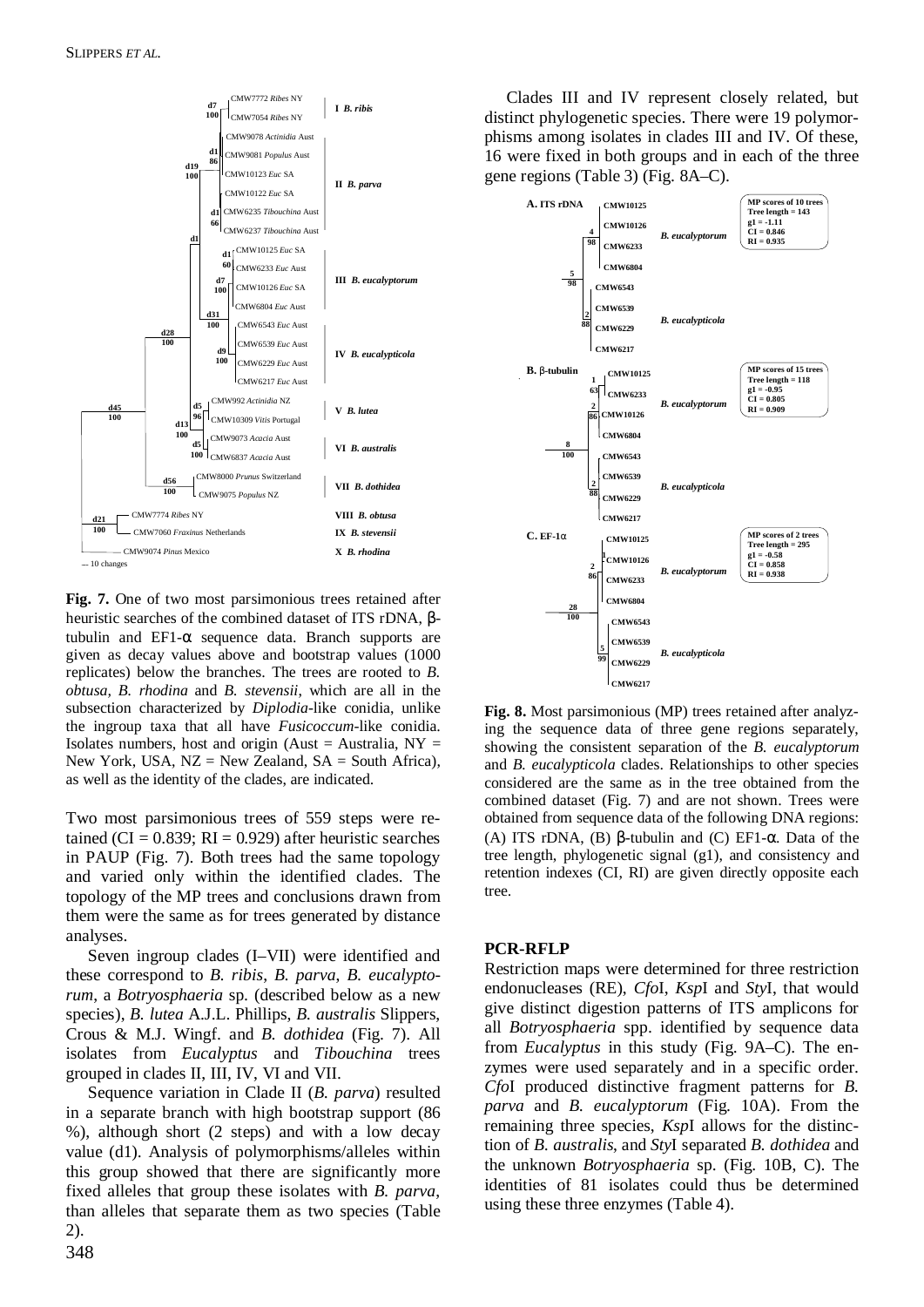| <b>Identity</b> | Culture number   |    |     | $\beta$ -tubulin |        |     |     |     | <b>ITS</b> |     |      |      |      | $EF1-\alpha$ |      |      |              |      |
|-----------------|------------------|----|-----|------------------|--------|-----|-----|-----|------------|-----|------|------|------|--------------|------|------|--------------|------|
|                 |                  | 95 | 128 | 187              | 418    | 436 | 512 | 584 | 863        | 936 | 1082 | 1083 | 1094 | 1101         | 1191 | 1252 | 1310         | 1314 |
| B. ribis        | <b>CMW 7772</b>  |    |     |                  |        |     |     |     |            |     |      |      |      |              |      |      | $\mathbf{u}$ |      |
|                 | <b>CMW 7045</b>  |    |     |                  |        |     |     |     |            |     |      |      |      |              |      |      |              |      |
| B. parva        | <b>CMW 9080</b>  |    |     |                  |        |     |     |     |            |     |      |      |      |              |      |      |              |      |
|                 | <b>CMW 9081</b>  |    |     |                  |        |     |     |     |            |     |      |      |      |              |      |      |              |      |
|                 | <b>CMW</b> 10123 |    |     |                  |        |     |     |     |            |     |      |      |      |              |      |      |              |      |
|                 | CMW 6235         |    | A   |                  |        |     |     |     |            |     |      |      |      |              |      |      |              |      |
|                 | CMW 6237         |    |     |                  |        |     |     |     |            |     |      |      |      |              |      |      |              |      |
| B. eucalyptorum | <b>CMW 11705</b> |    |     |                  |        |     |     |     |            |     |      |      |      |              |      |      |              |      |
| B. lutea        | <b>CMW 10309</b> |    |     |                  | $\sim$ |     |     |     |            |     |      |      |      |              |      |      |              |      |

**Table 2.** Polymorphic nucleotides<sup>1</sup> (or alleles) from sequence data of the ITS rDNA, β-tubulin and EF1-α, from isolates in the *B. ribis* and *B. parva* clades. *Botryosphaeria eucalyptorum* and *B. lutea* are included for outgroup comparisons.

<sup>1</sup>The polymorphisms that are unique to a specific group are highlighted.

**Table 3.** Polymorphic nucleotides<sup>1</sup> (or alleles) from sequence data of the ITS rDNA, β-tubulin and EF1-α, from isolates in the *B. eucalyptorum* and *B. eucalypticola. Botryosphaeria lutea* and *B. dothidea* are included as outgroup sequence to illustrate derived characters.

| <b>Identity</b>  | Culture number   |        | $\beta$ -tubulin |     |     | <b>ITS</b> |     |            |     |     |     | $EF1-\alpha$ |     |     |      |      |      |      |      |      |
|------------------|------------------|--------|------------------|-----|-----|------------|-----|------------|-----|-----|-----|--------------|-----|-----|------|------|------|------|------|------|
|                  |                  | 80     | 98               | 275 | 331 | 367        | 566 | 567        | 570 | 599 | 654 | 843          | 969 | 123 | 1127 | 1212 | 1228 | 1270 | 1309 | 1330 |
| B. eucalyptorum  | <b>CMW 10125</b> |        |                  |     |     |            |     |            |     |     |     |              |     |     |      |      |      |      |      |      |
|                  | <b>CMW 11705</b> |        |                  |     | UΥ  |            |     |            |     |     |     |              |     |     |      |      |      |      |      |      |
|                  | CMW 6233         |        |                  |     |     |            |     |            |     |     |     |              |     |     | T    |      |      |      |      |      |
|                  | <b>CMW 6804</b>  |        |                  |     |     |            |     |            |     |     |     |              |     |     |      |      |      |      |      |      |
| B. eucalypticola | CMW 6543         | $\sim$ |                  |     |     |            |     |            |     |     |     |              |     |     |      |      |      |      |      |      |
|                  | <b>CMW 6539</b>  | $\sim$ |                  | G   |     |            |     |            |     |     |     |              |     |     |      |      |      |      |      |      |
|                  | CMW 6229         |        |                  | G   |     |            |     |            |     |     |     |              |     |     |      |      |      |      |      |      |
|                  | CMW 6217         | $\sim$ |                  | G   |     |            |     |            |     |     |     |              |     |     |      |      |      |      |      |      |
| B. lutea         | CMW 10309        | C      |                  | G   |     |            |     | $\sqrt{ }$ |     | ⌒   |     |              |     |     |      |      |      |      |      |      |
| B. dothidea      | <b>CMW 8000</b>  |        |                  |     |     |            | ⌒   | ⌒          |     | ⌒   |     |              |     |     |      |      |      |      |      |      |

<sup>1</sup>Polymorphisms that are not fixed in both populations are in lower case. The derived (apomorphic) characters in either of *B. eucalyptorum* or *B. eucalypticola* are shaded.

**Table 4.** Identities of *Botryosphaeria* spp. isolated from *Eucalyptus* in different regions, identified using the PCR RFLP profiles of the ITS rDNA region.

| <b>Identity</b>       | <b>Australia</b> | <b>South Africa</b> | Total |
|-----------------------|------------------|---------------------|-------|
| <b>B.</b> dothidea    |                  |                     |       |
| B.~parva <sup>1</sup> |                  | 26                  | 30    |
| <b>B.</b> australis   |                  |                     |       |
| B. eucalyptorum       | 13               |                     | 24    |
| B. eucalypticola      |                  |                     | 25    |

<sup>1</sup> Botryosphaeria parva and *B. ribis* cannot be distinguished using the PCR RFLP profiles, but no isolates could be identified as *B. ribis* in this or previous studies, based on sequence data.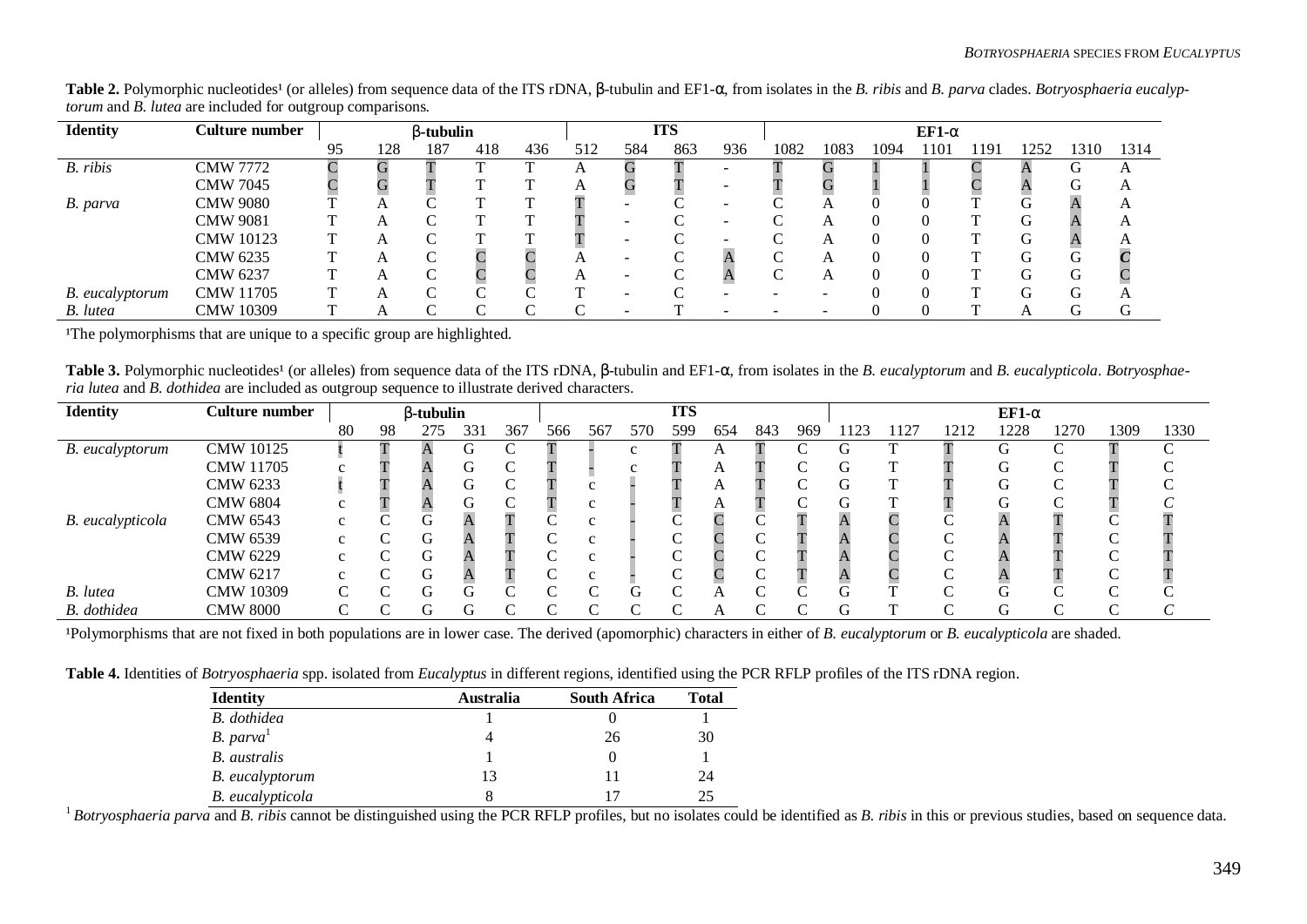| <b>Identity</b>        | <b>Culture No.</b> | Conidial measurements <sup>1</sup>         | Host                  | Location       |
|------------------------|--------------------|--------------------------------------------|-----------------------|----------------|
| B. parva               | CMW 6237           | $(15-)17.5(-20) \times 5$                  | Tibouchina urvilleana | Melbourne      |
|                        | CMW 6235           | $(15-)16.3(-20) \times (5-)5.5(-6.04)$     | T. lepidota           | Melbourne      |
|                        | CMW 6236           | $(15-)16.5(-20) \times 5$                  | T. lepidota           | Melbourne      |
|                        | CMW 6536           | $(17.5-18.75(-20) \times 5$                | T. lepidota           | Melbourne      |
|                        | <b>CMW 6797</b>    | $(17.5-)18.75(-22.5)\times 5$              | Tibouchina sp.        | Coffs Harbour  |
|                        | CMW 6799           | $(15-)17.5(-20) \times (5-)5.25(-7.5)$     | Eucalyptus grandis    | Kyogle         |
|                        | <b>CMW 6802</b>    | $(17.5-17.25(-20) \times 5$                | E. grandis            | Kyogle         |
|                        | <b>CMW 6798</b>    | $(17.5-)19.75(-20) \times 5$               | E. grandis            | Kyogle         |
|                        | <b>CMW 6812</b>    | $(21-)24.2(-25) \times (5-)5.8(-7)$        | E. pilularis          | Zuills Grafton |
| <b>B.</b> eucalyptorum | <b>CMW 6550</b>    | $(22.5-)24.5(-25) \times 7.5$              | E. nitens             | Uriarra        |
|                        | <b>CMW 6551</b>    | $(20-)23(-27.5) \times (5-)7(-7.5)$        | E. nitens             | Uriarra        |
|                        | <b>CMW 6804</b>    | $(22.5-)24(-27.5) \times (5-)7(-7.5)$      | E. dunnii             | Towoomba       |
|                        | <b>CMW 6805</b>    | $(25-)26.5(-27.5) \times (5-)6.8(-7.5)$    | E. dunnii             | Towoomba       |
|                        | <b>CMW 6810</b>    | $(22.5-)24.8(-27.5) \times (7.5-)7.7(-10)$ | E. grandis            | Zuills Grafton |
|                        | <b>CMW 6807</b>    | $(20-)23.5(-27.5) \times (5-)7.3(-10)$     | E. rossii             | Canberra       |
|                        | <b>CMW 6545</b>    | $(20-)25(-30) \times (7.5-)8.3(-10)$       | E. rossii             | Tidbinbilla    |
|                        | <b>CMW 6808</b>    | $(17.5-)22(-25) \times (7.5-)7.3(-7.5)$    | Eucalyptus sp.        | Canberra       |
|                        | <b>CMW 6811</b>    | $(22.5-25(-30) \times (7.5-77.3(-10))$     | E. pilularis          | Zuills Grafton |
|                        | <b>CMW 6808</b>    | $(17.5 - 22(-25) \times 7.3)$              | E. dunnii             | Towoomba       |
|                        | <b>CMW 6818</b>    | $(27.5-)30.5(-35) \times (7.5-)8(-10)$     | E. nitens             | Canberra       |
|                        | <b>CMW 6815</b>    | $(25-)26.3(-27.5) \times (5-)6.8(-7.5)$    | E. dunnii             | Towoomba       |
| B. eucalypticola       | CMW 6229           | $(25-25.75(-30) \times (7.5-8.25(-10))$    | E. grandis            | Orbost         |
|                        | CMW 6539           | $(22.5-)26.75(-30) \times (5-)7.25(-7.5)$  | E. grandis            | Orbost         |
|                        | <b>CMW 6220</b>    | $(22.5-)25.5(-27.5) \times (7.5-)8.5(-10)$ | Eucalyptus sp.        | Tidbinbilla    |
|                        | CMW 6543           | $(25-)29.25(-35) \times 7.5$               | Eucalyptus sp.        | Orbost         |
|                        | <b>CMW 6219</b>    | $(25-)29.25(-32.5) \times (7.5-)9.25(-10)$ | E. rossii             | Tidbinbilla    |
|                        | <b>CMW 6221</b>    | $(20-)24.75(-27.5) \times 7.5(-10)$        | Eucalyptus sp.        | Tidbinbilla    |
|                        | <b>CMW 6545</b>    | $(20-)25(-30) \times (7.5-)8.25(-10)$      | Eucalyptus sp.        | Orbost         |
|                        | <b>CMW 6222</b>    | $(22.5-)25.25(-30) \times (5-)7.75(-10)$   | Eucalyptus sp.        | Tidbinbilla    |
|                        | CMW 6217           | $(25-25.5(-30) \times (7.5-8.5(-10))$      | E. rossii             | Tidbinbilla    |
|                        | CMW 6229           | $(25-)25.75(-30) \times (7.5-)8.25(-10)$   | E. grandis            | Orbost         |
| <b>B.</b> australis    | <b>CMW 6230</b>    | $(20-)23.4(-25) \times (5-)5.5(-7.5)$      | E. grandis            | Orbost         |
| <b>B.</b> dothidea     | <b>CMW 6801</b>    | $(25-)26(-27.5) \times 5$                  | Eucalyptus sp.        | Kyogle         |

**Table 5.** Conidial measurements for anamorphs of *Botryosphaeria* spp. isolated from *Eucalyptus* and *Tibouchina* in Australia.

<sup>1</sup> Measurements in brackets are actual ranges. Values outside brackets are averages of 15 conidia.

### **Morphological characterisation**

Ascospores were observed from a limited number of samples, but representing all species. These ascospores were hyaline, aseptate, ovoid to ellipsoidal, smooth with granular contents, 8 spores were transversely biseriate in bi-tunicate asci, produced in spherical to papillate black ascomata, single or in botryose clusters, with a central ostiole. Conidia of all isolates included in this study were hyaline, aseptate and shapes were ellipsoidal to fusiform, produced holoblastically on hyaline, subcylindrical conidiogenous cells, with percurrent proliferation producing periclinal thickening. These characteristics are typical of *Botryosphaeria* spp. with *Fusicoccum* anamorphs, and represent *B. parva*, *B. australis*, *B. eucalyptorum* and *B. dothidea* and an unknown *Botryosphaeria* sp. (described below as a new species) (Table 5: Figs  $11-$ 20). Morphological and cultural characters that distinguish the species from *Eucalyptus* treated here are presented in the key below.



**Fig. 9.** Restriction fragment length polymorphism maps of ITS rDNA PCR amplicons of five *Botryosphaeria* spp. when digested with the restriction enzymes *Cfo*I (A), *Ksp*I (B) and *Sty*I (C). The enzymes are used in succession to distinguish all five species. The total length (in base pairs) of each fragment is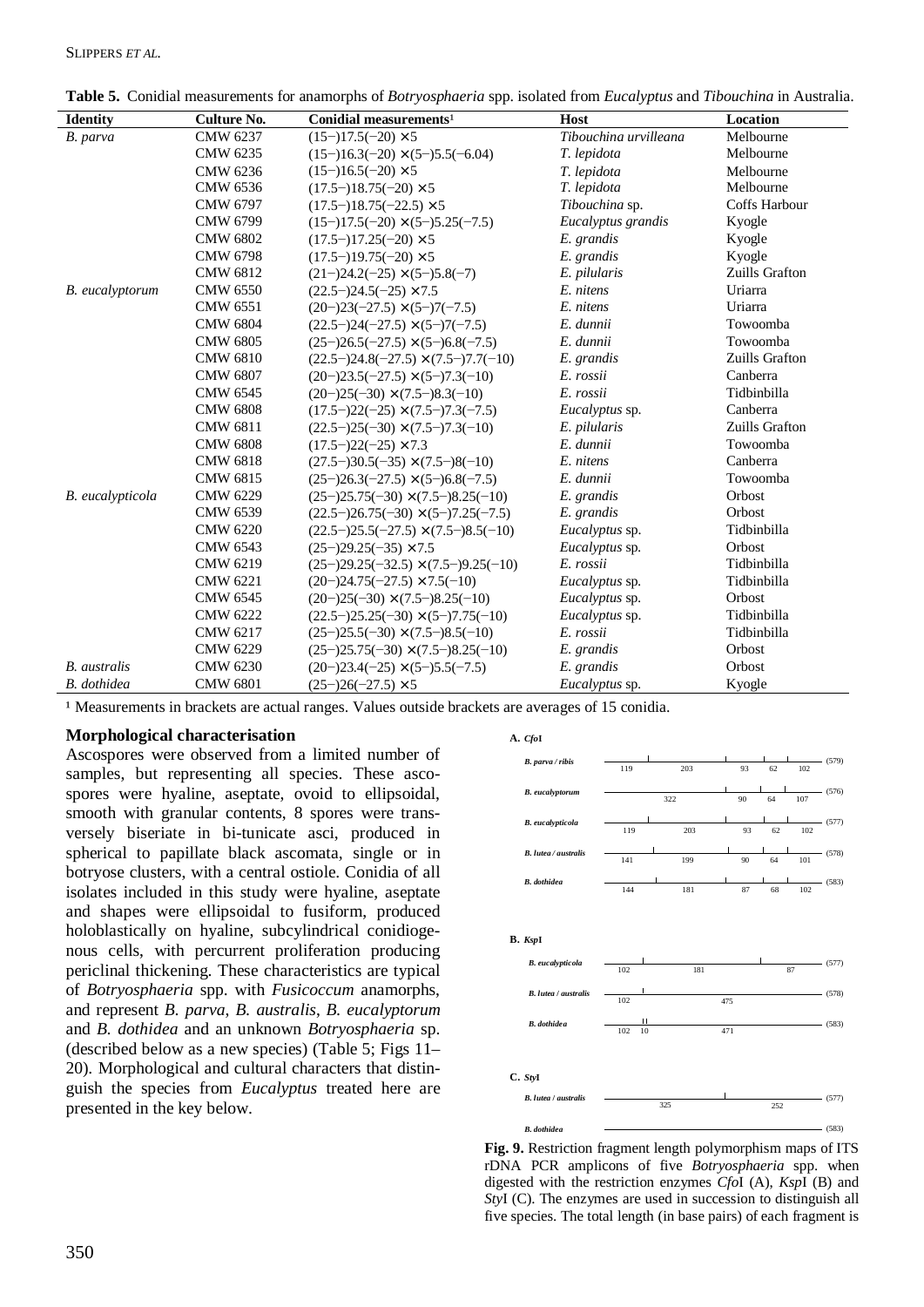given in brackets, and fragment lengths are given below each line. These RFLP fragments could not distinguish *Botryosphaeria parva* from *B. ribis*, or *B. lutea* from *B. australis*.



**Fig. 10.** Agarose gels showing fragments of ITS PCR amplicons of five *Botryosphaeria* spp., namely *B. parva* (CMW 6237, CMW 6235), *B. eucalyptorum* (CMW 6233, CMW 6804), *B. eucalypticola* (CMW 6837, CMW 6230), *B. australis* (CMW 6543, CMW 6220) and *B. dothidea* (CMW 6801), after digestion with (A) *Cfo*I, (B) *Ksp*I and (C) *Sty*I. The numbers above the lanes refer to the CMW numbers. Lane M contains a 100 bp size marker.

# **TAXONOMY**

Based on morphology, some specimens and isolates collected from *Eucalyptus* in Australia resembled *B. eucalyptorum* (Smith *et al.* 2001) and might not have been separated from this species based solely on these characters. These isolates were, however, identified as a distinct sister species to *B. eucalyptorum* using combined sequence data for the three gene regions considered in this study. Subsequently it was shown that the conidia of these species are also distinct (see key). The fungus is thus described here as a new species as follows:

# *Botryosphaeria eucalypticola* Slippers, Crous & M.J. Wingf., **sp. nov.** MycoBank MB500089. Figs 11–19.

*Anamorph*: *Fusicoccum eucalypticola* Slippers, Crous & M.J. Wingf., sp. nov.

*Etymology*: Referring to the only known host of this fungus.

Ascostroma indistincta. Ascomata pseudothecia, plerumque solitaria, interdum 2–3 aggregatae, globosa, ostiolo centrali, papillata, 1/3 vel 2/3 parte emergente, nigra, 160–340 µm diam.; paries pseudothecii e 5–8 stratis texturae angularis, extus e cellulis atrobrunneis vel brunneis composita, intus e cellulis hyalinis revestimentum loculi facientibus. Asci bitunicati, clavati,  $70-110 \times 20-25$  µm, octospori, paraphysibus multis filiformibus septatis raro apicem versus ramosis, 2–4 µm latis interspersi. Ascosporae fusoideae vel ovoideae,  $20-22(-23.5) \times 7-8$  µm, unicellulares, hyalinae, laeves, contentu granulari, in asco biseriatae.

*Ascostroma* indistinct. *Ascomata* pseudothecia, mostly solitary, sometimes forming a botryose aggregate of 2–3 structures, globose with a central ostiole, papillate, imbedded with 1/3 to 2/3 emerging, black, 160– 340 µm diam.; pseudothecial wall comprising 5–8 layers of *textura angularis*, outer region of dark or medium brown cells, inner region of hyaline cells lining the locule. *Asci* bitunicate, clavate,  $70-110 \times$ 20–25 µm, 8-spored, interspersed with numerous filiform, septate pseudoparaphyses, rarely branched towards the tip, 2–4 µm wide. *Ascospores* fusoid to ovoid,  $20 - 22(-23.5) \times 7 - 8 \,\mu m$  (av. of 50 ascospores =  $21.7 \times 7.6$  um,  $1/w$  2.8), unicellular, hyaline, smooth with granular contents, biseriate in the ascus.

# *Fusicoccum eucalypticola* Slippers, Crous & M.J. Wingf., **sp. nov.** MycoBank MB500090.

Pycnidia in agaro acquoso in acubus pinorum sterilifactis post 7–21 dies formata, superficialia, globosa, plerumque solitaria, mycelio tecta. Conidia in cultura fusiformia vel baculata, saepe flexa fel forma irregularia, basi subtruncata vel obtuse rotundata,  $(20-)25-27(-35) \times (5-)7-9(-10) \text{ µm}$ , hyalina, unicellularia, ante germinationem septata, laevia, contentu exigue granulari.

*Pycnidia* (formed on WA on sterilized pine needles within 7–21 d) superficial, globose, mostly solitary, and covered by mycelium. *Conidia* produced in culture fusiform to rod-shaped, often bent or irregularly shaped, apex obtuse, bases subtruncate to bluntly rounded,  $(20-25-27(-35) \times (5-7-9(-10)) \mu m$  (av. of 135 conidia  $26.3 \times 7.2$  um,  $1/w$  3.6), hyaline, unicellular, sometimes forming 1–2 transverse septa before germination, smooth with fine granular contents. *Cultural characteristics:* Colonies white to buff (19''f) or olivaceous-grey (21'''''i), sometimes becoming olivaceous-black (21'''d) at the centre after 7 d, with a dense mat of aerial mycelium, edges smooth to crenulate, sometimes not reaching the edge of the plate. Optimum temperature for growth 25 °C, colonies slow-growing compared with other *Botryosphaeria* spp., reaching 34–43 mm radius on PDA after 4 d at 25 °C in the dark.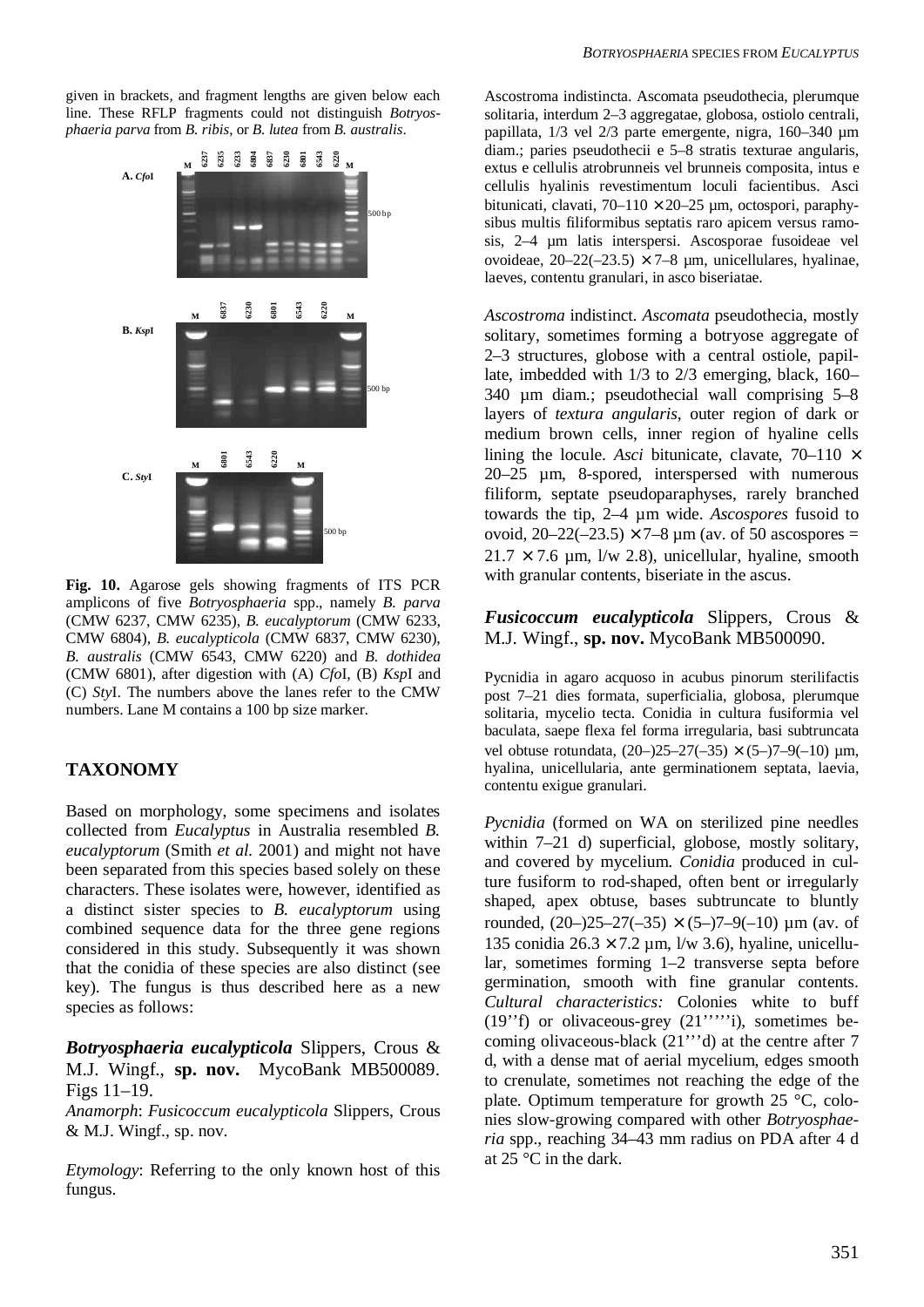

**Figs 11–20.** *Botryosphaeria* spp. 11-19. Dissecting microscope and DIC compound-microscope micrographs of *Botryosphaeria eucalypticola*. 11, 12. Spherical, singular ascomata that erupt through the bark (arrows). 13. Median, longitudinal section through an ascoma. Bars  $= 100 \mu m$ . 14. Bi-tunicate asci. 15. Mature ascospores. 16. Conidiogenous cells (arrows) and immature conidia. 17, 18. Fusiform to rod-shaped mature conidia that are often bent or irregularly shaped. 19. Septate germinating conidia (arrows). 20. *Botryosphaeria eucalyptorum* septate germinating- (arrows) and aseptate conidia. Scale bars = 10 µm.

*Specimens examined*: **Australia**, Victoria, Orbost, *Eucalyptus grandis*, 2001, M.J. Wingfield, **holotype** PREM 57848; culture ex-type CBS 115679; Tidbinbilla, *Eucalyp-* *tus rossii*, M.J. Wingfield, PREM 57845; *Eucalyptus* sp., M.J. Wingfield, PREM 57846; *Eucalyptus* sp., M.J. Wingfield, PREM 57847.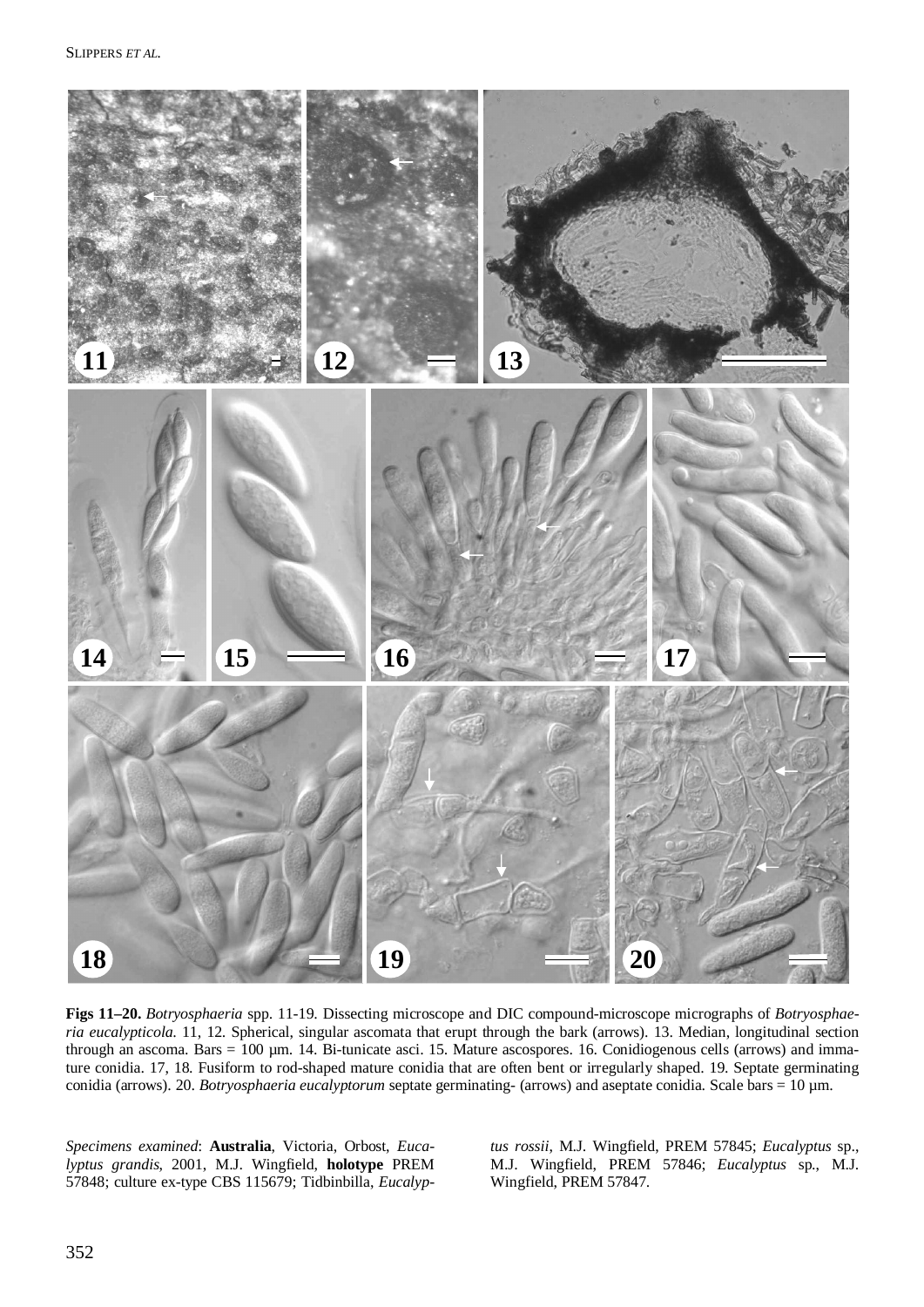*Botryosphaeria eucalyptorum* Crous, H. Smith & M.J. Wingf., Mycologia 93: 280. 2001.

*Anamorph*: *Fusicoccum eucalyptorum* Crous, H. Smith & M.J. Wingf., Mycologia 93: 280. 2001. Fig. 20.

- *= Phoma australis* Cooke, Grevillea 15: 17. 1886.
	- ≡ *Idiocercus australis* (Cooke) H.J. Swart, Trans. Brit. Mycol. Soc. 90: 283. 1988.

*Notes*: The South African specimen of *I. australis* collected in 1988 (PREM 50452) has smaller conidia  $(4.5-11 \times 1.5-4 \text{µm})$  than the Australian type (K) 121467), and is morphologically distinct. As no cultures were obtained, fresh collections would be required to resolve its taxonomy. Type material of *I. australis* from Australia, however, was morphologically indistinguishable from *F. eucalyptorum*. Conidia were hyaline, clavate to ellipsoid, sometimes irregular, smooth, granular, with obtuse apices and subtruncate bases, sometimes with basal frill,  $(17–)20–23(-29) \times$ (6–)7(–8)  $\mu$ m (av. 21 × 7  $\mu$ m) (Fig. 21). In his treatment of the genus *Idiocercus*, Nag Raj (1993) excluded *I. australis*, but did not suggest an alternative genus for it. This situation has now been resolved.



**Fig. 21.** Conidia and conidiogenous cells of *Idiocercus australis* (= *Fusicoccum eucalyptorum*) (Holotype, K). Scale bar =  $10 \mu$ m.

 *Idiocercus australis* should be recombined into *Fusicoccum*, and with the name being older, it should receive preference over *F. eucalyptorum.* However, *F. australis* Slippers, Crous & M.J. Wingf. has recently been introduced for a species occurring on *Acacia* in Australia (Slippers *et al.* 2004b) and the epithet is thus not available. The next valid and available name, i.e. *Fusicoccum eucalyptorum*, is, therefore, retained.

 The earlier record of *B. ribis* on *Eucalyptus cladocalyx* leaves in the Western Cape Province, South Africa (Crous *et al*. 1989) is incorrect. From DNA sequence (STE-U 53–57) and morphology, it can be concluded that this record is representative of the recently described *B. australis* (Crous, unpubl. data).

*Specimens and cultures examined*: **Australia**, Victoria, Melbourne, leaves of *Eucalyptus* sp., H. Watts 12, 27 Apr. 1886, K(M) 121467 (**holotype** of *Idiocercus australis*). **South Africa**, Western Cape Province, Stellenbosch Farmers Winery, *E. cladocalyx*, P.W. Crous, Sept. 1988, PREM 50452 (reported as *I. australis*); Western Cape Province, Stellenbosch, *E. cladocalyx*, P.W. Crous, 1988, PREM 49298, STE-U 53–57 (reported as *B. ribis*).

### **DISCUSSION**

Five *Botryosphaeria* spp. have been identified from *Eucalyptus* spp. growing in plantations and native environments in eastern Australia or as exotics in South Africa. Isolates represented *B. parva*, *B. dothidea*, *B. eucalyptorum*, *B. australis,* and the newly described species, *B. eucalypticola*. These species were readily distinguishable based on comparisons of ITS, β-tubulin and EF1-α sequence data. They could, however, also be distinguished from one another by using morphology (see key below) and a PCR-RFLP DNA fingerprinting technique developed as part of this study.

 *Botryosphaeria eucalyptorum* (anamorph *Fusicoccum eucalyptorum* H. Smith, Crous & M.J. Wingf.) was the dominant species collected from *Eucalyptus* spp. in native forests and plantations in eastern Australia. This species represented almost 50% of isolates from this host genus and area. *Botryosphaeria eucalyptorum* was first described from South Africa as a pathogen of plantation eucalypts (Smith *et al.* 2001). This species appears to be restricted to *Eucalyptus* spp*.* and this is the first report of *B. eucalyptorum* from Australia, where *Eucalyptus* spp. are native. The abundance, wide distribution in eastern Australia, and unique host association suggest that *B. eucalyptorum* is native on *Eucalyptus* in Australia.

 In this study, *B. eucalyptorum* was collected from dead *Eucalyptus* branches and twigs in Australia. The fungus could have contributed to the death of these branches, or might only have sporulated on this tissue during the saprophytic phase of its life cycle. Smith *et al.* (2001) showed that *B. eucalyptorum* is pathogenic to *Eucalyptus*, although less so than *B. parva* (reported as *B. dothidea* in that study). The role of *B. eucalyptorum* in natural Australian ecosystems deserves further investigation.

 *Botryosphaeria eucalyptorum* was commonly isolated from exotic *Eucalyptus* in South Africa. All evidence available to us suggests that this fungus was introduced into this area with planting stock or with seed from Australia. Such introductions of *B. eucalyptorum* would not be surprising, given its common occurrence in Australia from where *Eucalyptus* plant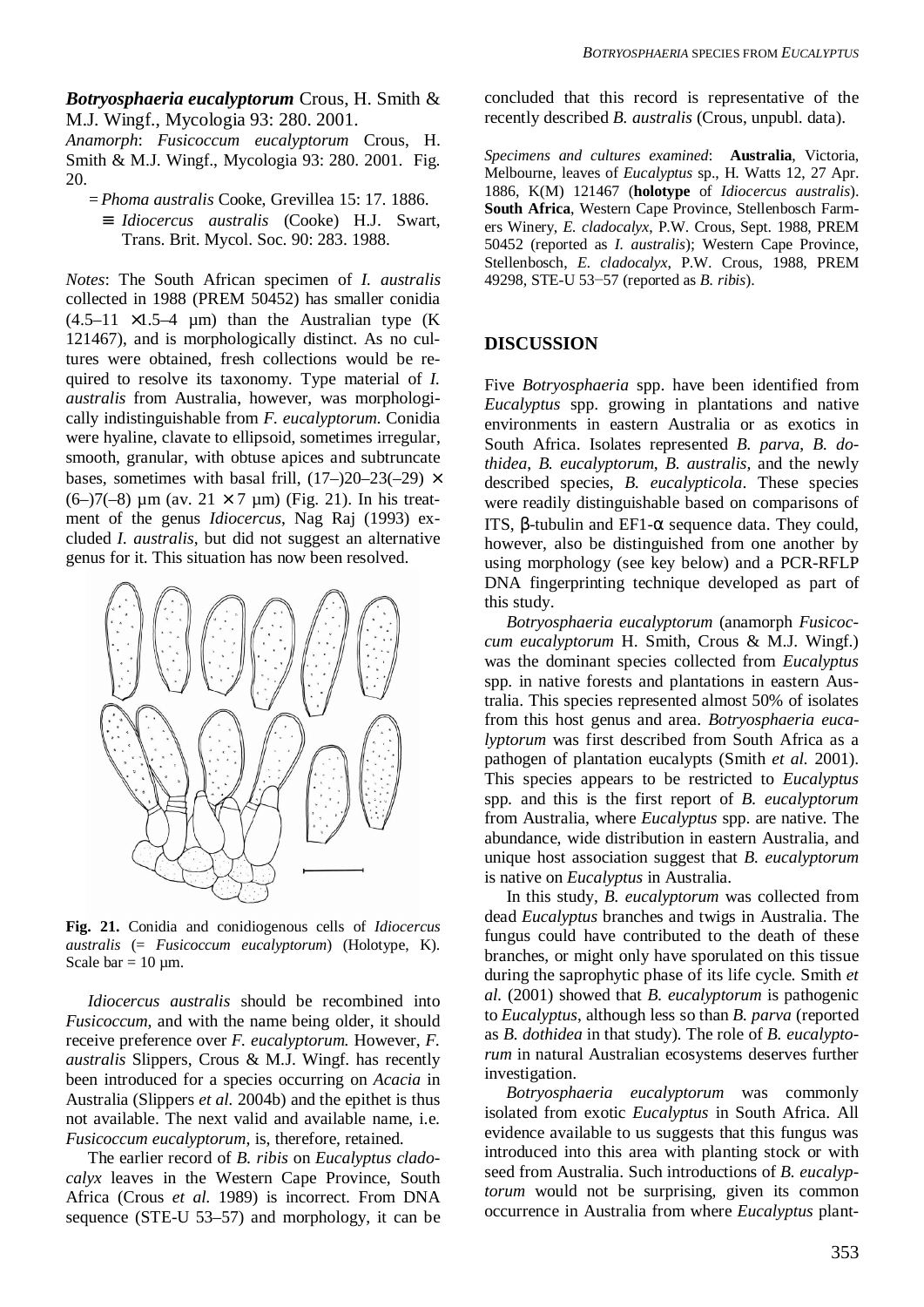ing material and seed is commonly obtained for plantation development.

 *Idiocercus australis* has previously been reported from diseased *Eucalyptus* leaves in Australia (Swart 1988) and from South Africa (Crous *et al*. 1990). Examination of type material of this taxon confirmed that it is identical to *F. eucalyptorum*, although some of the South African material was morphologically distinct, and its taxonomy remains unresolved*.* Denman *et al*. (2000) recorded 18 anamorph genera previously used to accommodate *Botryosphaeria* anamorphs. This is, however, the first species of *Idiocercus* B. Sutton shown to be a *Botryosphaeria* anamorph. This plethora of genera highlights previous difficulties with identification of *Botryosphaeria* anamorphs.

 To the best of our knowledge, there is no prior evidence for *Botryosphaeria* spp. having been transported between continents on *Eucalyptus* planting stock. *Botryosphaeria* species on other tree genera, e.g. *B. protearum* S. Denman & Crous that occurs on South African *Proteaceae*, have been moved with their host to different continents (Denman *et al.* 2003). *Botryosphaeria* spp. could easily be overlooked because they live as endophytes in healthy plant tissue, especially in *Eucalyptus* (Fisher *et al.* 1993, Smith *et al.* 1996). These fungi also occur in seed, and various species have been moved across the world in this way, e.g. *Lasiodiplodia theobromae* (Pat.) Griffon & Maubl. and *Diplodia pinea* (Cilliers *et al.* 1993, Burgess & Wingfield 2002a). The common introduction of pathogenic *Botryosphaeria* spp. into new environments is of concern and should receive greater attention when importing germplasm in the future.

 A relatively large number of *Botryosphaeria* isolates from *Eucalyptus* spp. in Australia grouped in a sister clade to *B. eucalyptorum*. The taxon represented by this sister clade of *B. eucalyptorum* is described in this study as *B. eucalypticola*. The sequence divergence between *B. eucalyptorum* and *B. eucalypticola* was small in each of the three gene regions investigated, but consistent across them. Each clade contained at least two synapomorphic characters per gene region, seven in total for *B. eucalyptorum* and nine for the sister clade. There is no exchange or mixing of these unique alleles, despite the sympatric occurrence of these two species on the same hosts and from the areas in Australia and South Africa. This suggests a complete sexual barrier between the groups (Taylor *et al.* 2000, Steenkamp *et al.* 2002). For this reason, these clades are treated here as representing sibling species. The above observations would be uncertain when based on single-gene phylogenies and illustrate the need for multiple-gene analyses to identify species boundaries among closely related *Botryosphaeria* spp.

 The distinction between *B. eucalyptorum* and *B. eucalypticola* was overlooked in initial identifications based solely on morphology. Subsequent to identification based on DNA sequence comparison, the value of culture morphology, differences in average conidial size (length  $\times$  width) and ascospore width could be appreciated and weighted taxonomically. Morphological similarity is not uncommon between recently diverged sibling species, as has been discussed previously (Brasier 1997, Harrington & Rizzo 1999). Taylor *et al.* (2000) thus predict that morphological species recognition is likely to amalgamate two or more species that can be recognised by refined methods. This is confirmed here, and in other cryptic *Botryosphaeria* spp. (De Wet *et al.* 2003, Slippers *et al.* 2004a, b).

 *Botryosphaeria eucalypticola* was the second most common species isolated from *Eucalyptus* trees in eastern Australia. The dominance of the fungus in this endemic niche is a strong indication that *B. eucalypticola* is native to Australia and *Eucalyptus* spp. Furthermore, its sibling species, *B. eucalyptorum*, also appears to be native to this environment*.* The common occurrence of this species in South Africa is of concern. As with *B. eucalyptorum* it shows how frequently such potential pathogens can be moved around the world with planting stock such as seed or other germplasm. It also illustrates how such incursions have proceeded without recognition, and presumably over a long period of time.

 In this study, a large number of isolates produced a RFLP profile that represents the *B. parva*-*B. ribis* complex*.* None of the selected isolates from this group from *Eucalyptus* could, however, be confirmed as *B. ribis* based on sequence data. Slippers *et al.* (2004a) also found that it is *B. parva*, rather than *B. ribis* or *B. dothidea*, which is associated with diseases of *Eucalyptus* in South Africa. Most of the isolates from this RFLP group are, therefore, expected to belong to *B. parva*. Clearer identification techniques are, however, needed to confirm this assumption.

 The fact that no *B. ribis* isolates and only one *B. dothidea* isolate were identified from *Eucalyptus* in the areas surveyed during this study, is contrary to many previous reports. *Botryosphaeria ribis* (anamorph *F. ribis* Slippers, Crous & M.J. Wingf.) has been reported from *Eucalyptus* spp. in Australia, South Africa and the USA (Webb 1983, Shearer *et al.* 1987, Crous *et al.* 1989, Old *et al.* 1990, Carnegie 2000) and *B. dothidea* is known from this host in Britain, Hawaii, South Africa and the USA (Hodges 1983, Barnard *et al.* 1987, Fisher *et al.* 1993, Smith *et al.* 1994, 2001). The confusion between these species stems from the fact a number of *Botryosphaeria* spp., including *B. ribis*, have been treated as synonyms of *B. dothidea* (Von Arx & Müller 1954). These synonymies were not accepted by all researchers working with *Botryosphaeria* spp. on *Eucalyptus*. Furthermore, the morphological characteristics of *B. ribis* and *B. parva* overlap considerably (Slippers *et al.* 2004a).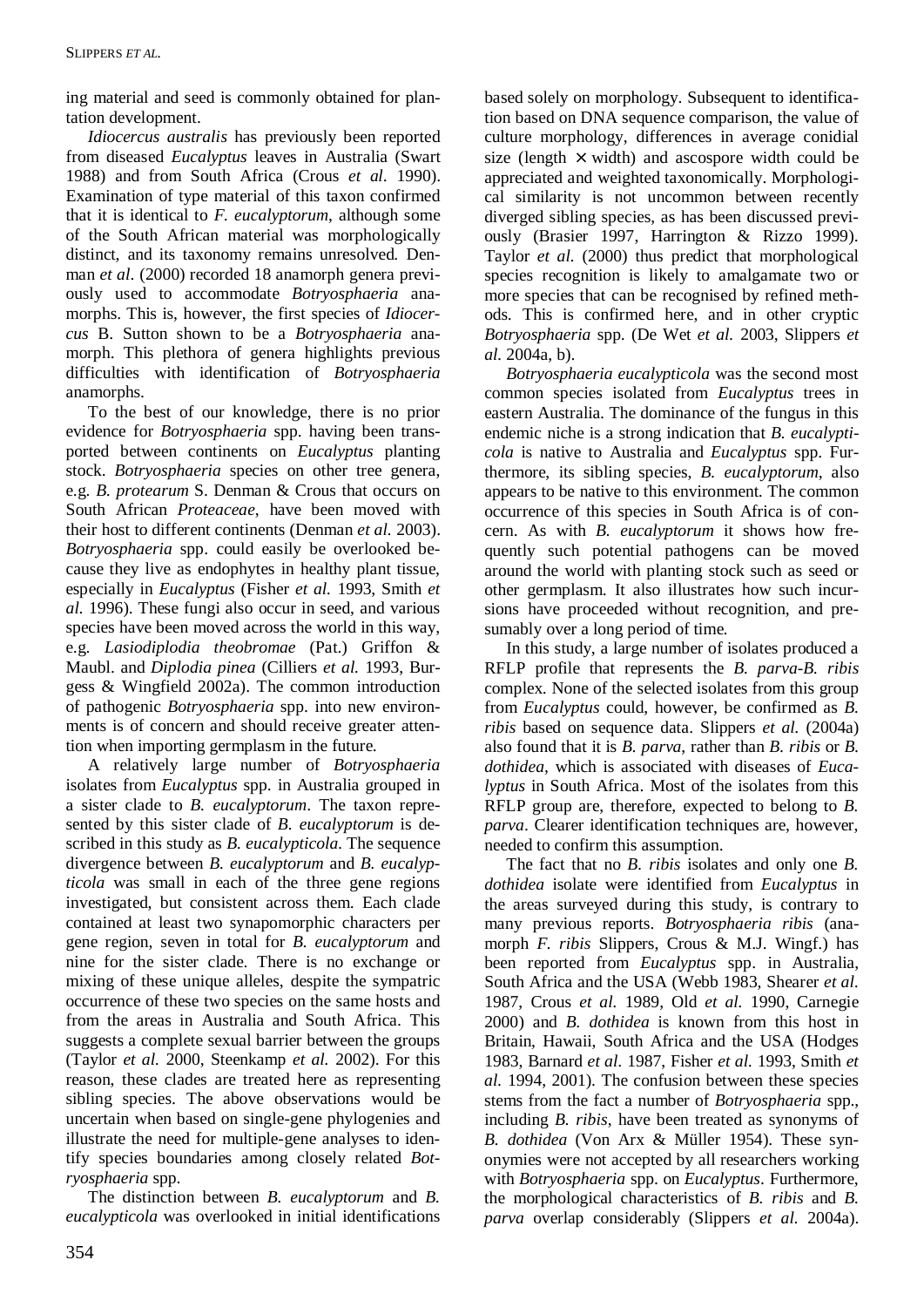*Botryosphaeria ribis* and *B. dothidea* have, therefore, probably been misidentified in previous reports.

 Isolates from the *B. parva*-*B. ribis* complex represented approximately 15% of isolates from *Eucalyptus* in Australia, but almost 50% of isolates from this host in South Africa. All isolates from exotic *Tibouchina* in Australia were, however, represented by *Botryosphaeria parva*. It appears that fungi from this group are important pathogens of *Eucalyptus* in exotic plantations, but less common in the native environment of this host. A similar situation exists in the distribution of "morphotypes" of *D. pinea* and *D. scrobiculata* De Wet, Slippers & M.J. Wingf. on pines. These fungal groups differ on native and introduced pines, and one type often dominates in a specific geographical area (De Wet *et al.* 2000, Burgess *et al.* 2004). Therefore, the species of *Botryosphaeria* affecting a specific host needs to be individually identified in every different country or environment where the host occurs.

 There was significant variation within the *B. parva* clade. This is reflected by the high internal bootstrap values for partitions in this clade. Analysis of the polymorphic sites showed that two isolates from Australia had four unique alleles, two of which are shared with more distantly related *Botryosphaeria* spp. The subclades in *B. parva*, however, share 11 unique alleles that differ from the sibling species, *B. ribis*. There are also no phenotypic or other distinguishing characters for isolates in the subclades and they are, thus, not considered distinct species. Further work on more representative populations of this group should determine patterns of gene flow and ecological or other differentiations. These data would reveal whether these subclades represent normal variation in the population, or might be an indication of speciation (Davis & Nixon 1992).

 One *Botryosphaeria* isolate from *E. grandis* in eastern Australia was shown in this study to represent *B. australis*. Another isolate from *E. marginata* (Smith and Stanosz 2001), has previously been shown to belong to this taxon (Slippers *et al.* 2004b). *Botryosphaeria australis* is common on native plants such as *Acacia* spp. and *Banksia* spp. in Australia (identified as *B. lutea* in Smith & Stanosz 2001 and Denman *et al.* 2003, but see Slippers *et al.* 2004b). DNA sequence data for the culture on which the original record of *B. ribis* from South African *Eucalyptus* was based (Crous *et al*. 1989), concerned *B. australis*, and not *B. ribis* as reported (Crous, unpubl. data). This fungus can thus infect *Eucalyptus* spp., although it does not seem to be the dominant *Botryosphaeria* spp. in this niche.

 All *Botryosphaeria* spp. from *Eucalyptus* identified in this study using RFLP profiles and DNA sequence data could also be identified based on the size and shape of their conidia. Compared to other *Botryos-* *phaeria* anamorphs from *Eucalyptus*, conidia of *B*. *parva* isolates are short, narrow and fusiform to ellipsoidal. *Botryosphaeria eucalyptorum* conidia are considerably longer and wider than those of *B. parva,* and more or less clavate. These conidia are very similar to those of *B. eucalypticola*, but are smaller (as reflected by length × width ratios). *Botryosphaeria dothidea* has long, narrowly fusiform conidia, and those of *B. australis* are longer than those of *B. parva*, and their length falls between those of *B. eucalyptorum* and *B. dothidea*. *Botryosphaeria australis* is, however, easily distinguished by a yellow pigment in young cultures. These characters, however, overlap and should be used with caution and ideally in combination with other methods. This is especially true when only small numbers of isolates are available for study.

 PCR-RFLP fingerprinting profiles were useful in this study to distinguish the five *Botryosphaeria* spp. identified from *Eucalyptus*. The technique is rapid and reliable, and provides an efficient means to screen larger numbers of isolates, that sporulate with difficulty and which would be costly to subject to DNA sequence comparisons. The technique could also be useful to identify *Botryosphaeria* spp. in other environments and from other hosts. Overlapping patterns between some *Botryosphaeria* spp. using the enzymes described here will occur. For example, *B. ribis* and *B. parva*, and *B. lutea* and *B. australis*, respectively, have the same profiles with all three enzymes. Additional information, including sequence data, would be needed to do a final identification of such isolates.

 This study provides a basis for future work to understand the occurrence and importance of *Botryosphaeria* spp. on *Eucalyptus*. Clearly *Botryosphaeria* spp. are a threat to both native forests and plantations of exotic *Eucalyptus*. These pathogens appear to have been moved both in and out of Australia and between other countries and continents. Quarantine measures, specifically designed to restrict further introductions of new genotypes, as well as currently unknown pathogens, is of increasing importance, especially in Australia (Burgess & Wingfield 2002a, b). The current survey focused on the eastern coastal region of Australia. Almost 40% of *Eucalyptus* plantations, however, occur in the western parts of Australia (National Forest Inventory 2003). A survey of these plantations, as well as native trees in that area, should provide important additional knowledge pertaining to species of *Botryosphaeria* occurring on *Eucalyptus* in Australia. Little is known regarding the pathogenicity of these fungi on *Eucalyptus* in Australia and trials aimed at expanding such knowledge would be valuable.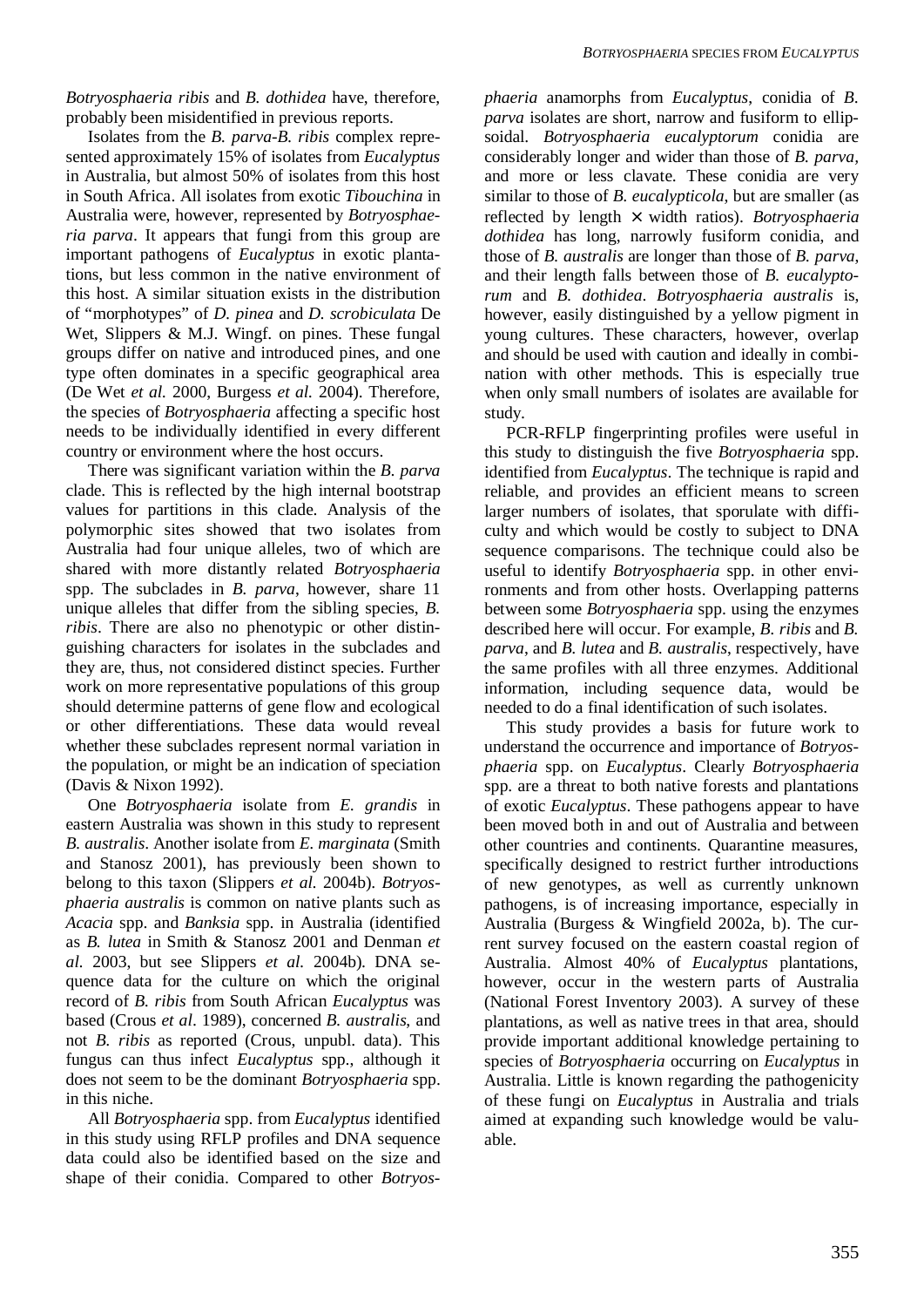# **Key to** *Botryosphaeria* **spp. that occur on** *Eucalyptus* **in Australia and South Africa**

Information of *B. ribis* (anamorph *F. ribis*) from Slippers *et al.* 2004 is included, because it has been reported from *Eucalyptus* and could be confused with *B. parva.*

| 1. Conidia in culture on average $\geq$ 20 µm long, I/w > 3; colonies on MEA or PDA with sparse<br>to moderately dense grey to buff mycelium and fast growing, or thicker grey mycelium and      |  |
|--------------------------------------------------------------------------------------------------------------------------------------------------------------------------------------------------|--|
| 1. Conidia in culture on average <20 µm long, l/w ca. 3; colonies on MEA or PDA with                                                                                                             |  |
| 2. Conidia fusiform to irregularly rod-shaped, $20-25 \times 5-8 \mu m$ (av. $22 \times 6 \mu m$ ), $1/w$ 3-4;<br>colonies on MEA or PDA producing light yellow pigment after 3 d, becoming dull |  |
| 2. Conidia frequently $>25 \mu m$ long; colonies on MEA or PDA not producing yellow                                                                                                              |  |
|                                                                                                                                                                                                  |  |
|                                                                                                                                                                                                  |  |
|                                                                                                                                                                                                  |  |
|                                                                                                                                                                                                  |  |
| 5. Conidia $12-25 \times 5-7.5$ µm, becoming pale brown and 1-2-septate with a darker                                                                                                            |  |
|                                                                                                                                                                                                  |  |

# **ACKNOWLEDGEMENTS**

We thank the National Research Foundation, the Mellon Foundation, members of the Tree Pathology Co-operative Programme (TPCP), and the THRIP initiative of the Department of Trade and Industry (DTI), South Africa for financial assistance. We are also most grateful to Prof. H. Glenn for the Latin translation of the diagnosis.

# **REFERENCES**

- Arx JA von (1987). *Plant pathogenic fungi*. Beheifte zur Nova Hedwigia 87. J. Cramer, Berlin, Germany.
- Arx JA von, Müller E (1954). Die Gattungen der amerosporen Pyrenomyceten. *Beiträge zur Kryptogamenflora der Schweiz* **11(1)**: 1–434.
- Barnard EL, Geary T, English JT, Gilly SP (1987). Basal cankers and coppice failure of *Eucalyptus grandis* in Florida. *Plant Disease* **71**: 358–361.
- Brasier CM (1997). Fungal species in practice: identifying species units in fungi. In: *Species. The units of biodiversity* (Claridge MF, Dawah HA, Wilson MR, eds). Chapman & Hall, London, UK: 135–170.
- Burgess T, Wingfield MJ (2002a) Quarantine is important in restricting the spread of exotic seed-borne tree pathogens in the southern hemisphere. *International Forestry Review* **4**: 56–64.
- Burgess T, Wingfield MJ (2002b). Impact of fungal pathogens in natural forest ecosystems: A focus on *Eucalyptus*. In: *Microorganisms in plant conservation and bio-*

*diversity* (Sivasithamparam K, Dixon KW, eds). Kluwer Academic Press, Dordrecht, The Netherlands: 285–306.

- Burgess T, Wingfield MJ, Wingfield BD (2004). Global distribution of the pine pathogen *Sphaeropsis sapinea* revealed by SSR markers. *Australasian Plant Pathology* in press.
- Carbone I, Anderson JB, Kohn LM (1999). A method for designing primer sets for the speciation studies in filamentous ascomycetes. *Mycologia* **91**: 553–556.
- Carnegie AJ (2000). State and company overviews of eucalypt plantation estates and pest problems – New South Wales. In: *Proceedings of a workshop on managing pests of eucalypt plantations* (Elliott H, McArthur C, Floyd R, de Little D, eds). Department of Forestry, Australian National University, Canberra: 15–25.
- Cilliers AJ, Swart WJ, Wingfield MJ (1993). A review of *Lasiodiplodia theobromae* with particular reference to its occurrence on coniferous seeds. *South African Forestry Journal* **166**: 47–52.
- Crous PW, Knox-Davies PS, Wingfield MJ (1989). Newlyrecorded foliage fungi of *Eucalyptus* spp. in South Africa. *Phytophylactica* **21**: 85–88.
- Crous PW, Phillips AJL, Baxter AP (2000). *Phytopathogenic fungi from South Africa*. University of Stellenbosch, Department of Plant Pathology Press, University of Stellenbosch Printers. Stellenbosch, South Africa.
- Crous PW, Wingfield MJ, Schoch SH (1990) New and interesting records of South African fungi. X. New records of *Eucalyptus* leaf fungi. *South African Journal of Botany* **56**: 583–586.
- Davis JI, Nixon KC (1992). Populations, genetic variation, and the delimitation of phylogenetic species. *Systematic Biology* **41**: 421–435.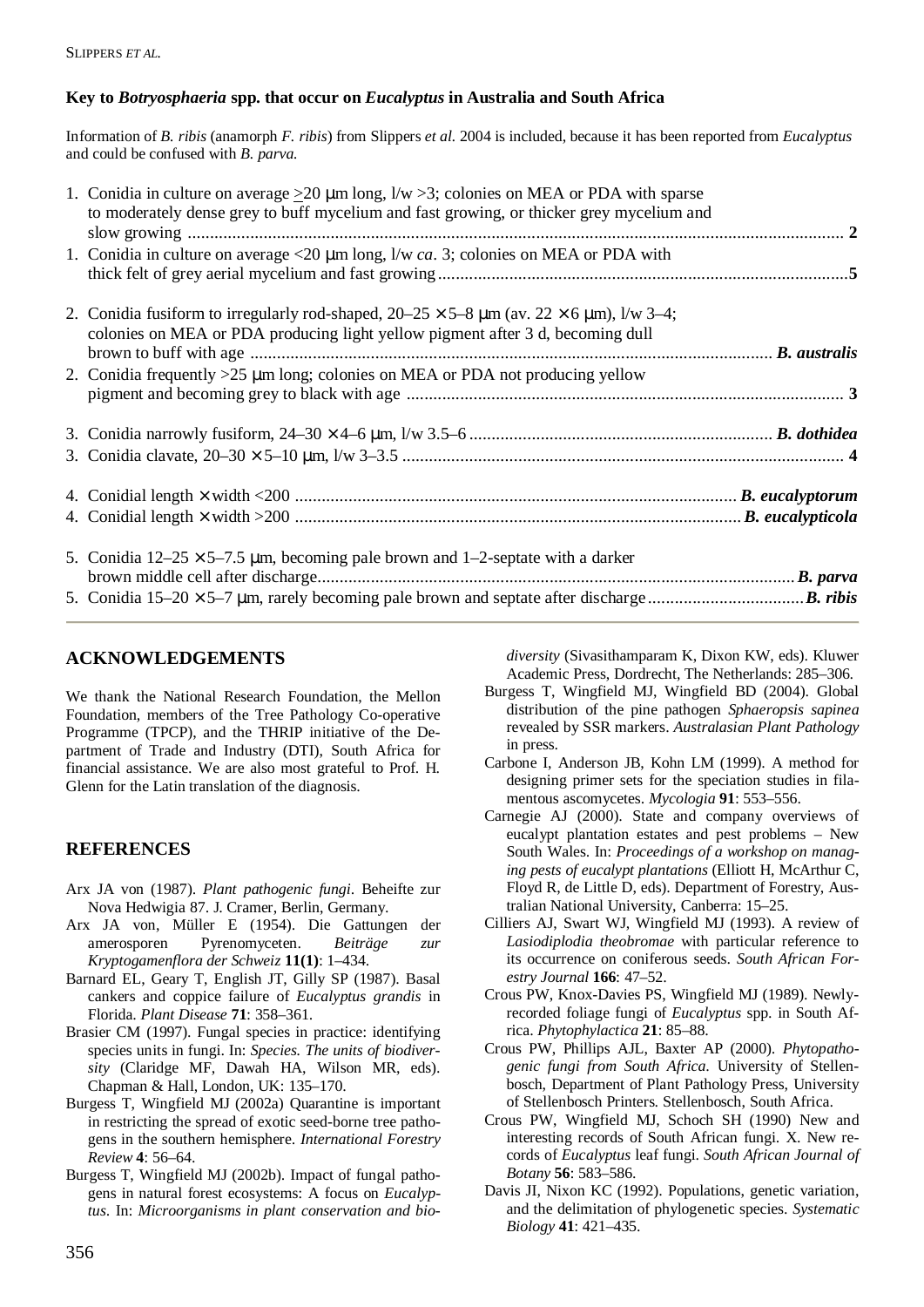Davison EM, Tay CS (1983). Twig, branch and upper trunk cankers of *Eucalyptus marginata*. *Plant Disease* **67**: 1285–1287.

Denman S, Crous PW, Groenewald JZ, Slippers B, Wingfield BD, Wingfield MJ (2003). Circumscription of *Botryosphaeria* species associated with *Proteaceae* on morphology and DNA sequence data. *Mycologia* **95**: 294–307.

Denman S, Crous PW, Taylor JE, Kang JC, Pascoe I, Wingfield MJ (2000). An overview of the taxonomic history of *Botryosphaeria* and a re-evaluation of its anamorphs based on morphology and ITS rDNA phylogeny. *Studies in Mycology* **45**: 129–140.

Eriksson T (1998). *Autodecay 4.0* (program distributed by the author). Department of Botany, Stockholm University, Stockholm.

Farris JS, Kallersjø M, Kluge AG, Bult C (1995). Testing significance of incongruence. *Cladistics* **10**: 315–319.

Felsenstein J (1985). Confidence intervals on phylogenetics: an approach using bootstrap. *Evolution* **39**: 783– 791.

Fisher PJ, Petrini O, Sutton BC (1993). A comparative study of fungal endophytes in leaves, xylem and bark of *Eucalyptus nitens* in Australia and England. *Sydowia* **45**: 1–14.

Glass NL, Donaldson GC (1995). Development of primer sets designed for use with the PCR to amplify conserved genes from filamentous Ascomycetes. *Applied and Environmental Microbiology* **61**: 1323–1330.

Harrington TC, Rizzo DM (1999). Defining species in fungi. In *Structure and dynamics of fungal populations* (Worrall JJ, ed.). Kluwer Academic, Dordrecht, The Netherlands: 43–70.

Heath R (2003). *Studies to consider the possible origin of three canker pathogens of Eucalyptus in South Africa*. M.Sc. thesis. Department of Microbiology and Plant Pathology, University of Pretoria, South Africa.

Hillis DM, Huelsenbeck JP (1992). Signal, noise, and reliability in molecular phylogenetic analyses. *Journal of Heredity* **83**: 189–195.

Hodges CS (1983). Pine mortality in Hawaii associated with *B. dothidea*. *Plant Disease* **67**: 555–556.

Huelsenbeck JP, Bull JJ, Cunningham CW (1996). Combining data in phylogenetic analysis. *TREE* **11**: 152–158.

Jacobs KA, Rehner SA (1998). Comparison of cultural and morphological characters and ITS sequences in anamorphs of *Botryosphaeria* and related taxa. *Mycologia* **90**: 601–610.

National Forest Inventory (2003). *National Plantation Inventory Annual Update* - March 2003*.* Bureau of Rural Sciences, Canberra, Australia.

Palm ME (1999). Mycology and world trade: a view from the front line. *Mycologia* **91**: 1–12.

Pennycook SR, Samuels GJ (1985). *Botryosphaeria* and *Fusicoccum* species associated with ripe fruit rot of *Actinidia deliciosa* (Kiwifruit) in New Zealand. *Mycotaxon* **24**: 445–458.

Phillips AJL, Fonseca F, Povoa V, Castilho R, Nolasco G (2002). A reassessment of the anamorphic fungus *Fusicoccum luteum* and description of its teleomorph *Botryosphaeria lutea* sp. nov. *Sydowia* **54**: 59–77.

Old KM, Gibbs R, Craig I, Myers BJ, Yaun ZQ (1990). Effect of drought and defoliation on the susceptibility of *Eucalyptus* to cankers caused by *Endothia gyrosa* and *Botryosphaeria ribis*. *Australian Journal of Botany* **38**: 571–581.

- Raeder U, Broda P (1985). Rapid preparation of DNA from filamentous fungi. *Letters in Applied Microbiology* **1**:  $17-20$
- Rayner RW (1970). *A mycological colour chart*. CMI and British Mycological Society, Surrey, UK. 34 pp.

Roux J, Coutinho TA, Mujuni Byabashaija D, Wingfield MJ (2001). Diseases of plantation *Eucalyptus* in Uganda. *South African Journal of Science* **97**: 16–18.

Sankaran KV, Sutton BC, Minter DW (1995). A checklist of fungi recorded on *Eucalyptus*. *Mycological Papers* **170**: 1–376.

Shearer BL, Tippett JT, Bartle JR (1987). *Botryosphaeria ribis* infection associated with death of *Eucalyptus radiata* in species selection trials. *Plant Disease* **71**: 140– 145.

Slippers B, Crous PW, Coutinho TA, Wingfield BD, Wingfield MJ (2004b). Multiple gene sequences delimit *Botryosphaeria australis* sp. nov. from *B. lutea*. *Mycologia* **96**: 1028–1039.

Slippers B, Crous PW, Denman S, Coutinho TA, Wingfield BD, Wingfield MJ (2004a). Combined multiple gene genealogies and phenotypic characters differentiate several species previously identified as *Botryosphaeria dothidea*. *Mycologia* **96**: 83–101.

Smith DR, Stanosz GR (2001). Molecular and morphological differentiation of *Botryosphaeria dothidea* (anamorph *Fusicoccum aesculi*) from some other fungi with *Fusicoccum* anamorphs*. Mycologia* **93**: 505–515.

Smith H, Crous PW, Wingfield MJ, Coutinho TA, Wingfield BD (2001). *Botryosphaeria eucalyptorum* sp. nov., a new species in the *B. dothidea*-complex on *Eucalyptus* in South Africa. *Mycologia* **93**: 277–284.

Smith H, Kemp GHJ, Wingfield MJ (1994). Canker and die-back of *Eucalyptus* in South Africa caused by *Botryosphaeria dothidea*. *Plant Pathology* **43**: 1031–1034.

Smith H, Wingfield MJ, Crous PW, Coutinho TA (1996). *Sphaeropsis sapinea* and *Botryosphaeria dothidea* endophytic in *Pinus* spp. and *Eucalyptus* spp. in South Africa. *South African Journal of Botany* **62**: 86–88.

Steenkamp ET, Wingfield BD, Desjardins AE, Marasas WFO, Wingfield MJ (2002). Cryptic speciation in *Fusarium subglutinans*. *Mycologia* **94**: 1032–1043.

Straus SY (2001) Benefits and risks of biotic exchange between *Eucalyptus* plantations and native Australian forests. *Australian Ecology* **26**: 447-457.

Swart HJ (1988). Australian leaf-inhabiting fungi. XXVI. Some noteworthy Coelomycetes on *Eucalyptus*. *Transactions of the British Mycological Society* **90**: 279–291.

Swofford DL (1999). PAUP\*. *Phylogenetic analysis using parsimony (\*and other methods).* Version 4. Sinauer Associates: Sunderland, Massachusetts.

Taylor JW, Jacobson DJ, Kroken S, Kasuga T, Geiser DM, Hibbett DS, Fisher MC (2000). Phylogenetic species recognition and species concepts in fungi. *Fungal Genetics and Biology* **31**: 21–32.

Webb RS (1983). Seed capsule abortion and twig dieback of *Eucalyptus camaldulensis* in South Florida induced by *Botryosphaeria ribis*. *Plant Disease* **67**:108–109.

Wet J De, Burgess T, Slippers B, Preisig O, Wingfield BD, Wingfield MJ (2003). Multiple gene genealogies and microsatellite markers reflect relationships between morphotypes of *Sphaeropsis sapinea* and distinguish a